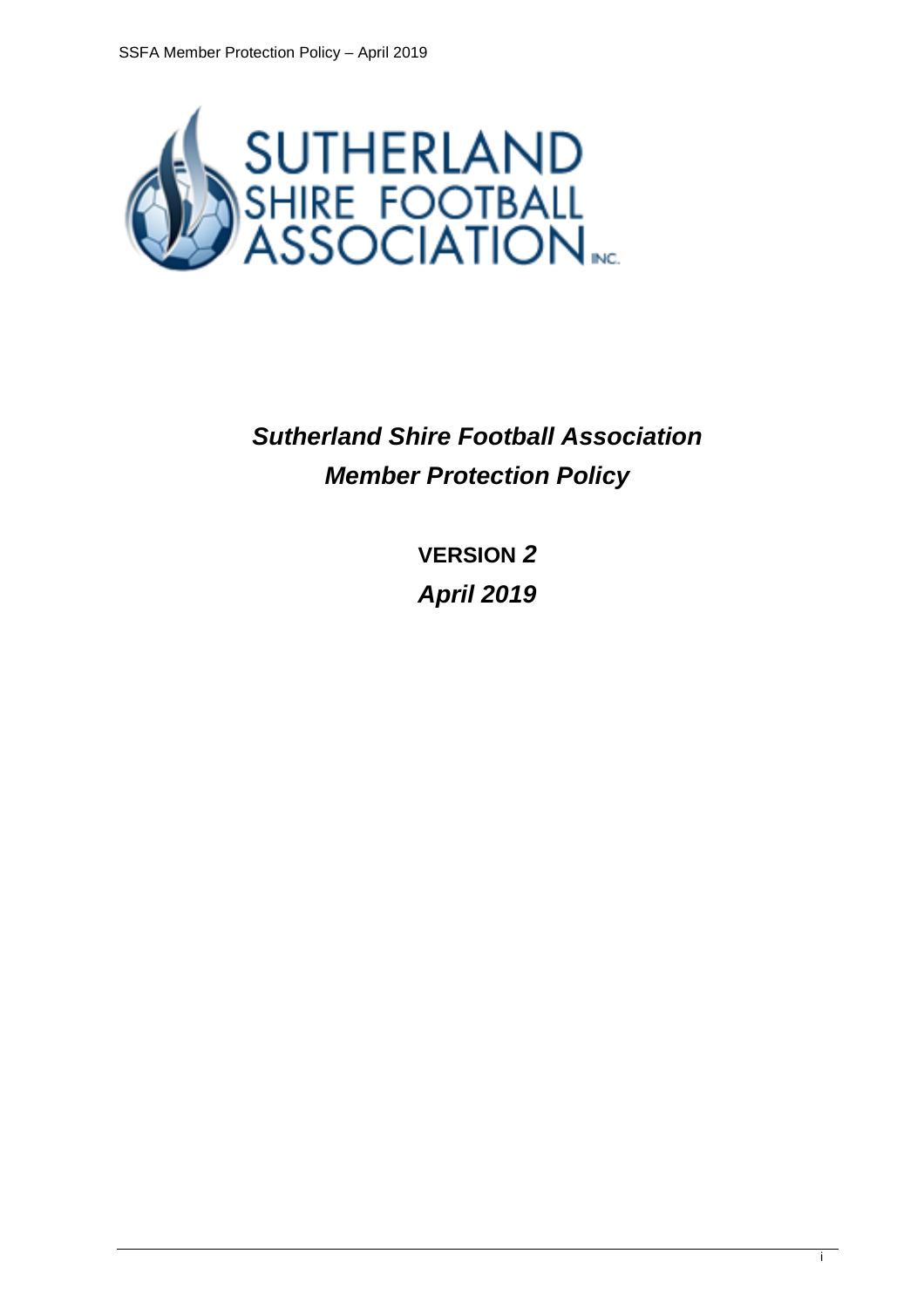## **CONTENTS**

#### *Preface* **Review history PART A –** *SSFA* **MEMBER PROTECTION POLICY**

- 1. Introduction
- 2. Purpose of this policy
- 3. Who is bound by this policy?
- 4. Organisational responsibilities
- 5. Individual responsibilities
- 6. Position statements
	- 6.1 Child protection<br>6.2 Taking of image
	- Taking of images of children
	- 6.3 Anti-discrimination and harassment
	- 6.4 Intimate relationships
	- 6.5 Pregnancy
	- 6.6 Gender identity
	- 6.7 Responsible service and consumption of alcohol<br>6.8 Smoke-free environment
	- Smoke-free environment
	- 6.9 Cyber bullying
	- 6.10 Social networking sites
- 7. Complaints procedures
	- 7.1 Handling complaints<br>7.2 Vexatious complaints
	- Vexatious complaints and victimisation
	- 7.3 Mediation
	- 7.4 Tribunals
- 8. What is a breach of this policy?
- 9. Disciplinary measures
	- 9.1 Individuals
	- 9.2 Organisations<br>9.3 Factors to con-
	- Factors to consider
- 10. Dictionary of terms

## **PART B – ROLES OF THE MEMBER PROTECTION OFFICER**

## **PART C - CODES OF BEHAVIOUR**

## **PART D – WORKING WITH CHILDREN CHECK REQUIREMENTS**

D Working with Children Check requirements

## **PART E – PROCEDURES**

- E1. Complaints procedure
- E2. Child Abuse Allegations procedure<br>E3. Mediation procedure
- E3. Mediation procedure<br>E4. Investigations proced
- Investigations procedure

## **PART F – ATTACHMENTS: REPORTING DOCUMENTS**

- F1. Record of informal complaint
- F2. Record of formal complaint
- F3. Confidential record of child abuse allegation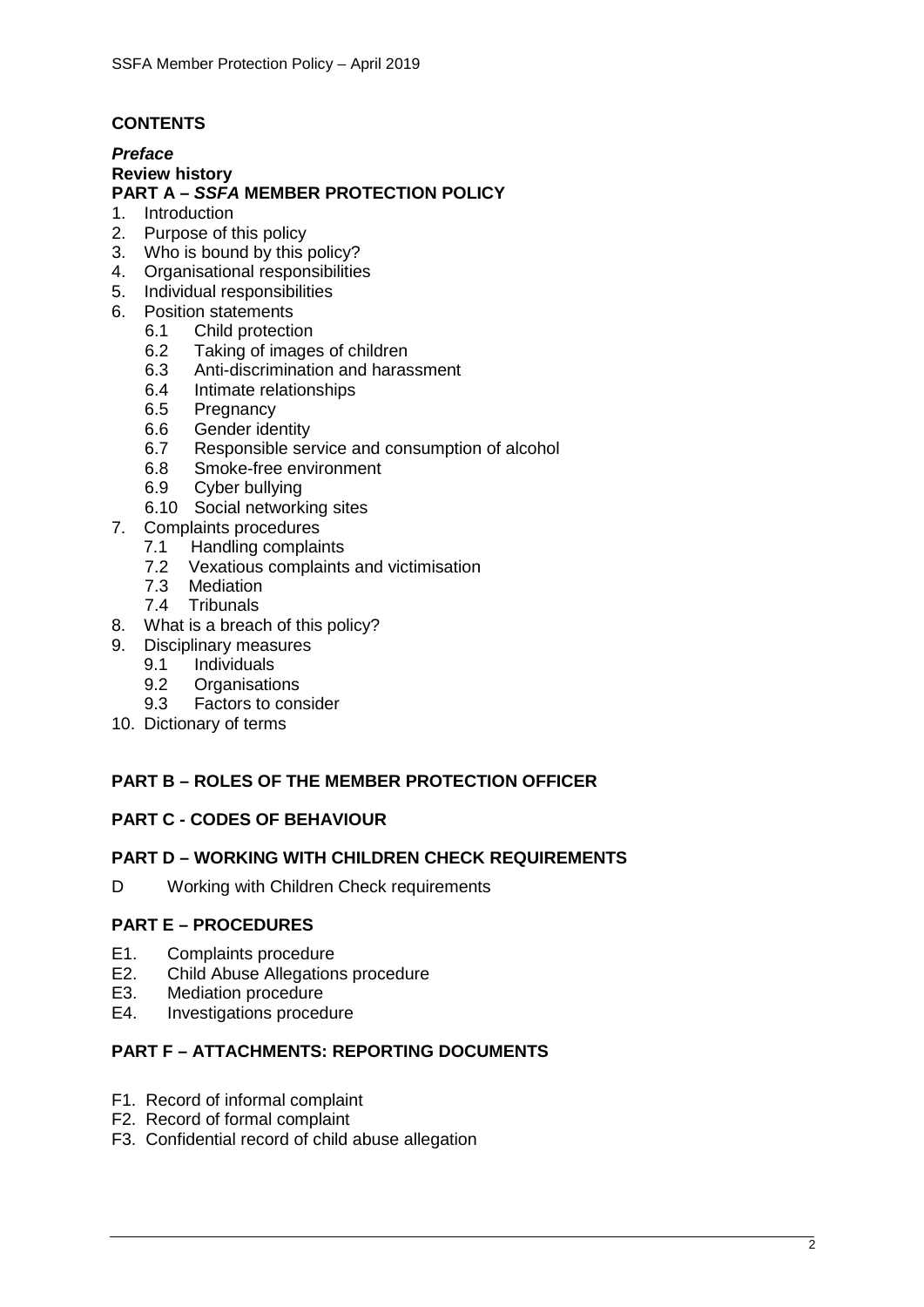## **PREFACE**

This Member Protection policy is based on the principle that all sporting organisations have legal obligations to their members, participants, officials and the community in relation to harassment, discrimination and child protection under antidiscrimination and child protection laws. Sutherland Shire Football Association also has a moral and professional obligation to establish appropriate standards of behaviour and ensure that sporting activities and environments under its control are safe, fair, respectful and accessible. Increasingly Insurance Companies are also requiring comprehensive risk management plans that include policies and procedures to address harassment, discrimination and child protection.

This Member Protection policy aims to ensure that core values and positive behaviours are maintained within the SSFA. As a policy, it helps ensure that everyone involved with SSFA is aware of their legal and moral rights and responsibilities and that appropriate behaviour will be addressed

Mr Matt Brady

President Sutherland Shire Football Association

February 2019

## **Review history of** *SSFA* **Member Protection Policy**

- 1. February 2006 SSJSFA Member Protection Policy created and endorsed
- 2. This policy of April 2019 replaces the original.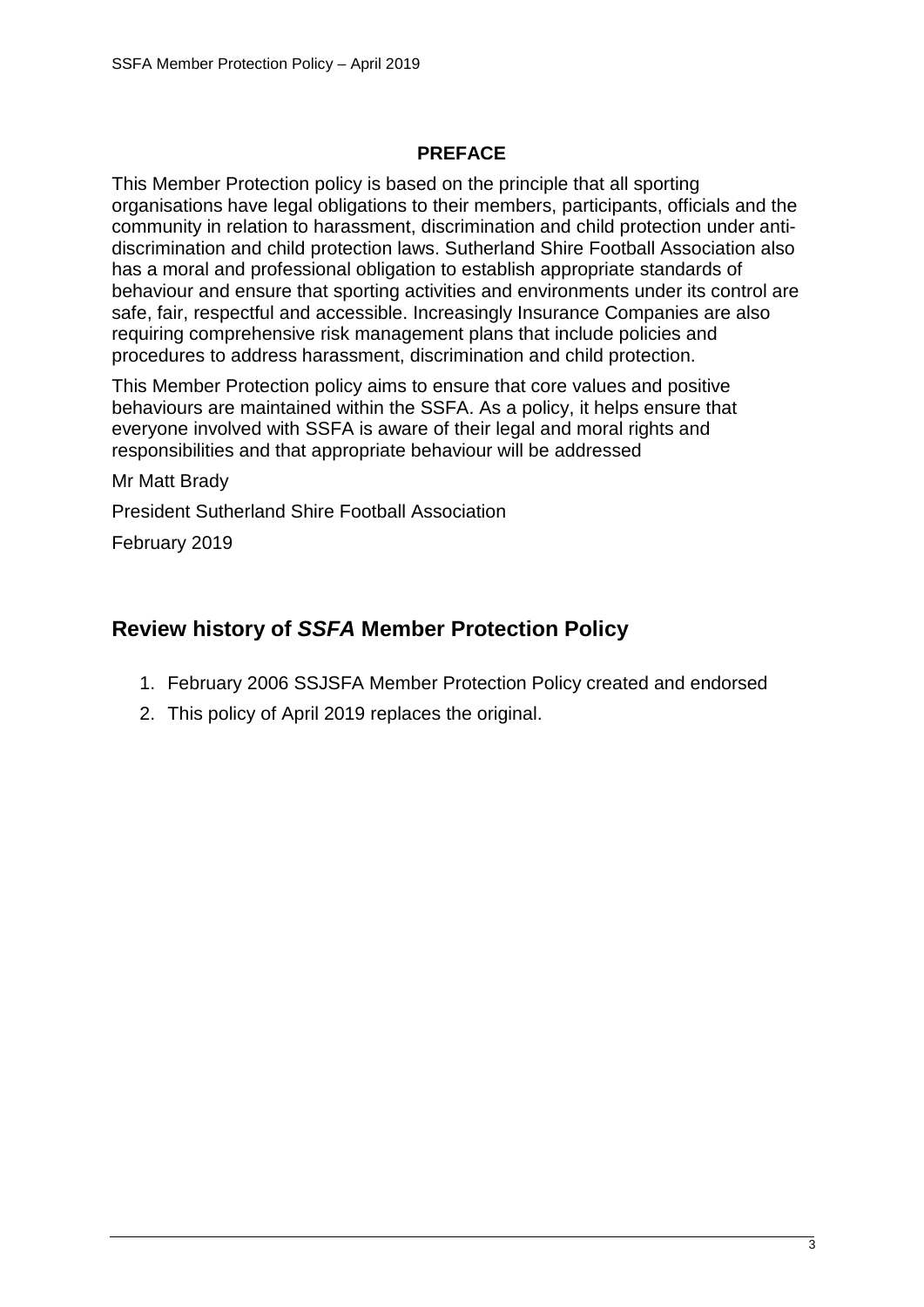## **PART A: SSFA MEMBER PROTECTION POLICY**

## **1. Introduction**

Sutherland Shire Football Association is committed to providing opportunities for participation in football activities under its' control. SSFA is committed to ensuring the health, safety and welfare of all members.

## **2. Purpose of this policy**

This *SSFA Member Protection Policy* aims to assist *all members of the SSFA* to uphold its core values and create a safe, fair and inclusive environment for everyone associated with our sport. It sets out our commitment to ensure that every person bound by the policy is treated with respect and dignity and protected from discrimination, harassment and abuse. It also seeks to ensure that everyone involved in our sport is aware of their key legal and ethical rights and responsibilities, as well as the standards of behaviour expected of them.

The procedures in this policy describe the practical steps we will take to eliminate discrimination, harassment, child abuse and other forms of inappropriate behaviour from our sport. As part of this commitment, the policy allows *SSFA* to take disciplinary action against any person or organisation bound by this policy if they breach the policy.

This policy has been endorsed by *the Executive Committee of SSFA* and is incorporated within our constitution, rules, regulations and by laws.

The current policy and its attachments can be obtained from our website at: *"shirefootball.com.au".*

*This policy is supported by Member Protection Policies that have been adopted and implemented by our affiliated clubs.*

## **3 Who is bound by this policy?**

This policy should apply to as many persons as possible who are involved with the activities of *Sutherland Shire Football Association* whether they are in a paid or unpaid/voluntary capacity and including:

- 3.1 persons appointed or elected to *SSFA* boards, committees and subcommittees
- 3.2 employees of *SSFA;*
- 3.3 members of the *SSFA* Executive;
- support personnel, including managers, physiotherapists, psychologists, masseurs, sport trainers and others;
- 3.5 coaches and assistant coaches;
- 
- 3.6 players;<br>3.7 referees referees, umpires and other officials;
- 3.8 members, including life members of *SSFA;*
- 3.9 players, coaches, officials and other personnel participating in events and activities, including camps and training sessions, held or sanctioned by *SSFA*  and
- *3.10 any other person to whom the policy may apply.*
- *3.11 This policy will continue to apply to a person even after he or she has stopped their association or employment with SSFA, if disciplinary action against that person has begun.*
- 3.12 member Associations<br>3.13 affiliated clubs and as
- *3.13 affiliated clubs and associated organisations.*
- *3.14 other associations, e.g. Coaches Association, Players Association, etc.*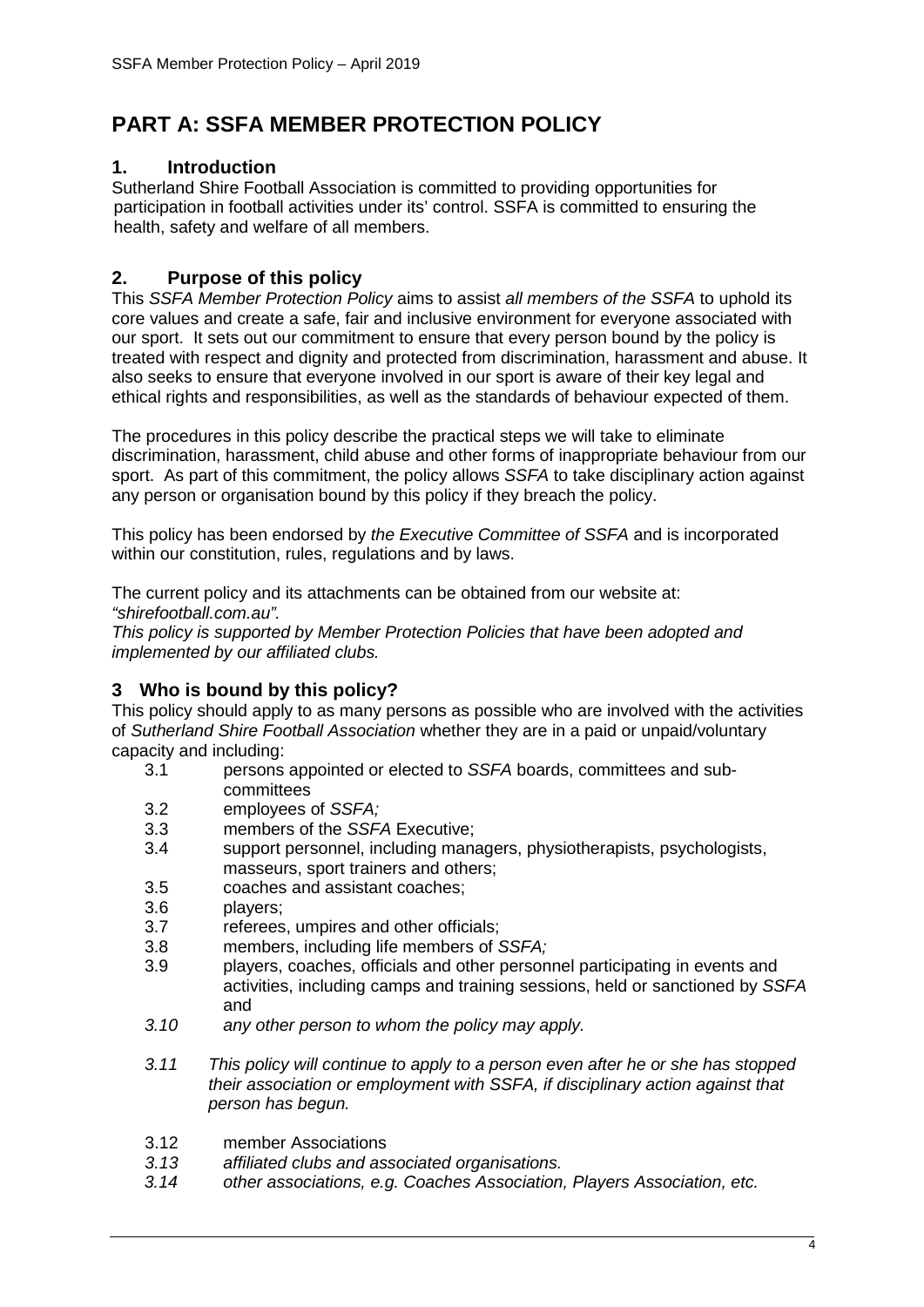## **4. Organisational responsibilities**

*Sutherland Shire Football Association and other relevant organisations if required (e.g. affiliated clubs)* must:

- 4.1 adopt, implement and comply with this policy
- 4.2 ensure that this policy is enforceable<br>4.3 bublish, distribute and promote this p
- publish, distribute and promote this policy and the consequences of any breaches of the policy
- 4.4 promote and model appropriate behavior<br>4.5 deal with any complaints made under this
- 4.5 deal with any complaints made under this policy in an appropriate manner<br>4.6 deal with any breaches of this policy in an appropriate manner
- deal with any breaches of this policy in an appropriate manner
- 4.7 recognise and enforce any penalty imposed under this policy
- 4.8 ensure that a copy of this policy is available or accessible to all people and organisations to whom this policy applies
- 4.9 use appropriately trained people to receive and manage complaints and allegations of inappropriate behavior *e.g. Member Protection Officers*
- 4.10 monitor and review this policy at least annually.

## **5. Individual responsibilities**

Individuals bound by this policy must:

- 5.1 make themselves aware of the contents of this policy;<br>5.2 comply with all relevant provisions of the policy, include
- 5.2 comply with all relevant provisions of the policy, including any codes of conduct and the steps for making a complaint or reporting possible child abuse set out in this policy;
- 5.3 consent to the screening requirements set out in this policy, and any state/territory Working with Children Checks if the person holds or applies for a role that involves regular unsupervised contact with a child or young person under the age of 18 or where otherwise required by law;
- 5.4 place the safety and welfare of children above other considerations;
- 5.5 be accountable for their behaviour: and,
- 5.6 comply with any decisions and/or disciplinary measures imposed under this policy.

## **6. Position statements**

## **6.1 Child protection**

*SSFA* is committed to the safety and well-being of all children and young people who participate in our sport or access our services. We support the rights of the child and will ensure that a child-safe environment is maintained.

We acknowledge the valuable contribution made by our staff, members and volunteers and we encourage their active participation in providing a safe, fair and inclusive environment for all participants.

#### **6.1.1 Identify and analyse risk of harm**

We will develop and implement a risk management strategy, including a review of our existing child protection practices, to determine how child-safe our Association is and to identify any additional steps we can take to minimise and prevent the risk of harm to children because of the actions of an employee, volunteer or another person.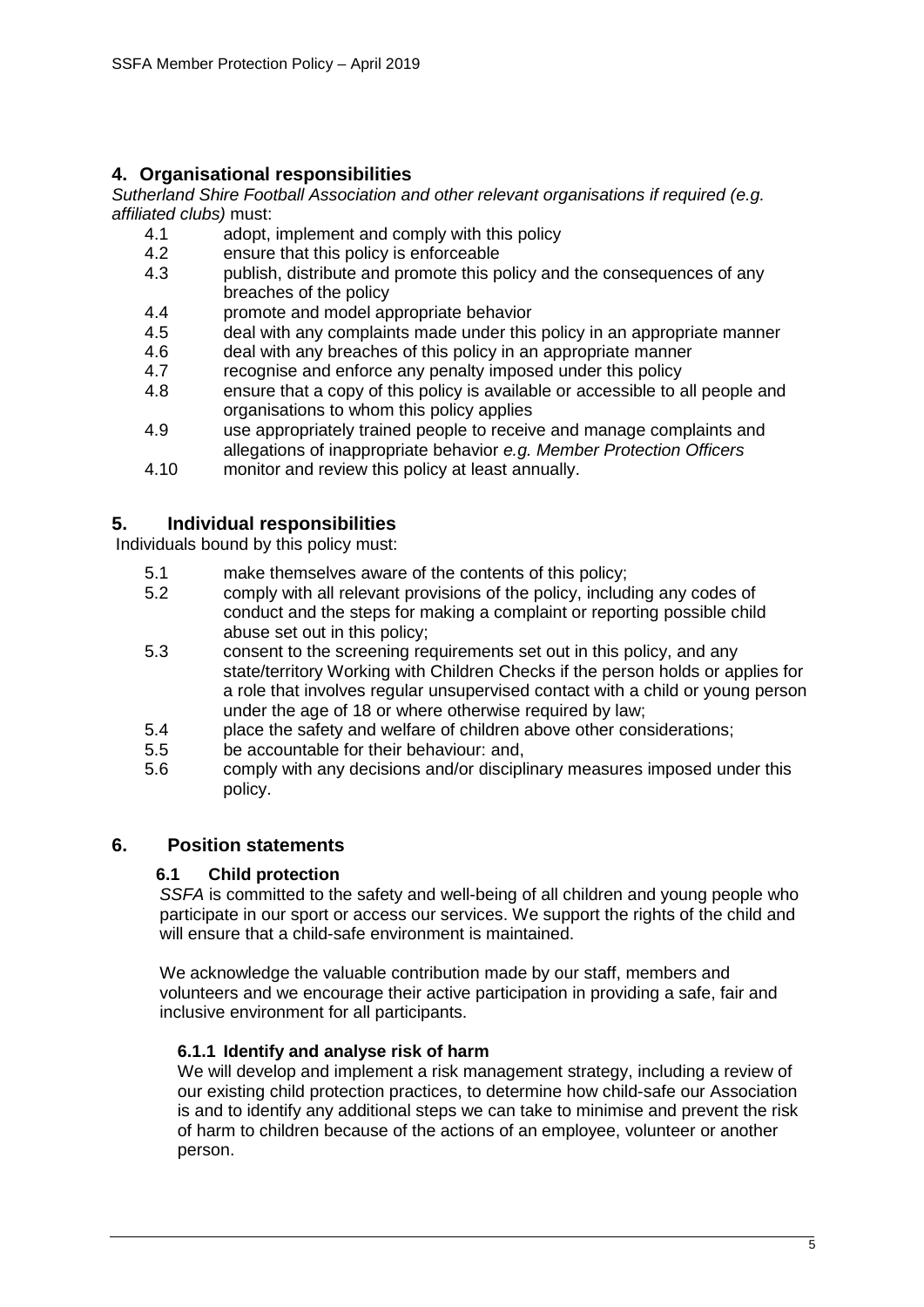#### **6.1.2 Develop codes of behaviour**

We will develop and promote a code of behaviour that sets out the conduct we expect of adults when they deal and interact with children involved in our sport, especially those in our care. We will also implement a code of behaviour to promote appropriate conduct between children.

These codes will clearly describe professional boundaries, ethical behaviour and unacceptable behavior. (Refer to Part C of this policy.)

#### **6.1.3 Choose suitable employees and volunteers**

We will take all reasonable steps to ensure that our organisation engages suitable and appropriate people to work with children, especially those in positions that involve regular unsupervised contact with children. This will include using a range of screening measures.

We will ensure that Working with Children Checks are conducted for all employees and volunteers who work with children, where an assessment is required by law. If a criminal history report is obtained as part of their screening process, we will handle this information confidentially and in accordance with the relevant legal requirements. (Refer to Part D of this policy.)

#### **6.1.4 Support, train, supervise and enhance performance**

We will ensure that all our employees and volunteers who work with children have ongoing supervision, support and training. Our goal is to develop their skills and capacity and to enhance their performance so we can maintain a child-safe environment in our sport.

#### **6.1.5: Empower and promote the participation of children**

We will encourage children and young people to be involved in developing and maintaining a child-safe environment for our sport.

#### **6.1.6: Report and respond appropriately to suspected abuse and neglect**

We will ensure that all our employees and volunteers are able to identify and respond appropriately to children at risk of harm and that they are aware of their responsibilities under state laws to make a report if they suspect on reasonable grounds that a child has been, or is being, abused or neglected. (Refer to Part E2 of this policy.)

Further, if any person believes that another person or organisation bound by this policy is acting inappropriately towards a child, or is in breach of this policy, he or she may make an internal complaint to us. (Refer to part E1 of this policy.)

## **6.2 Taking images of children**

There is a risk that Images of children may be used inappropriately or illegally. *SSFA*  requires that individuals and clubs, wherever possible, obtain permission from a child's parent/guardian before taking an image of a child that is not their own. They should also make sure the parent/guardian understands how the image will be used.

To respect people's privacy, we do not allow camera phones, videos and cameras to be used inside changing areas, showers and toilets which we control or are used in connection with our sport.

When using a photo of a child, we will not name or identify the child or publish personal information, such as residential address, email address or telephone number, without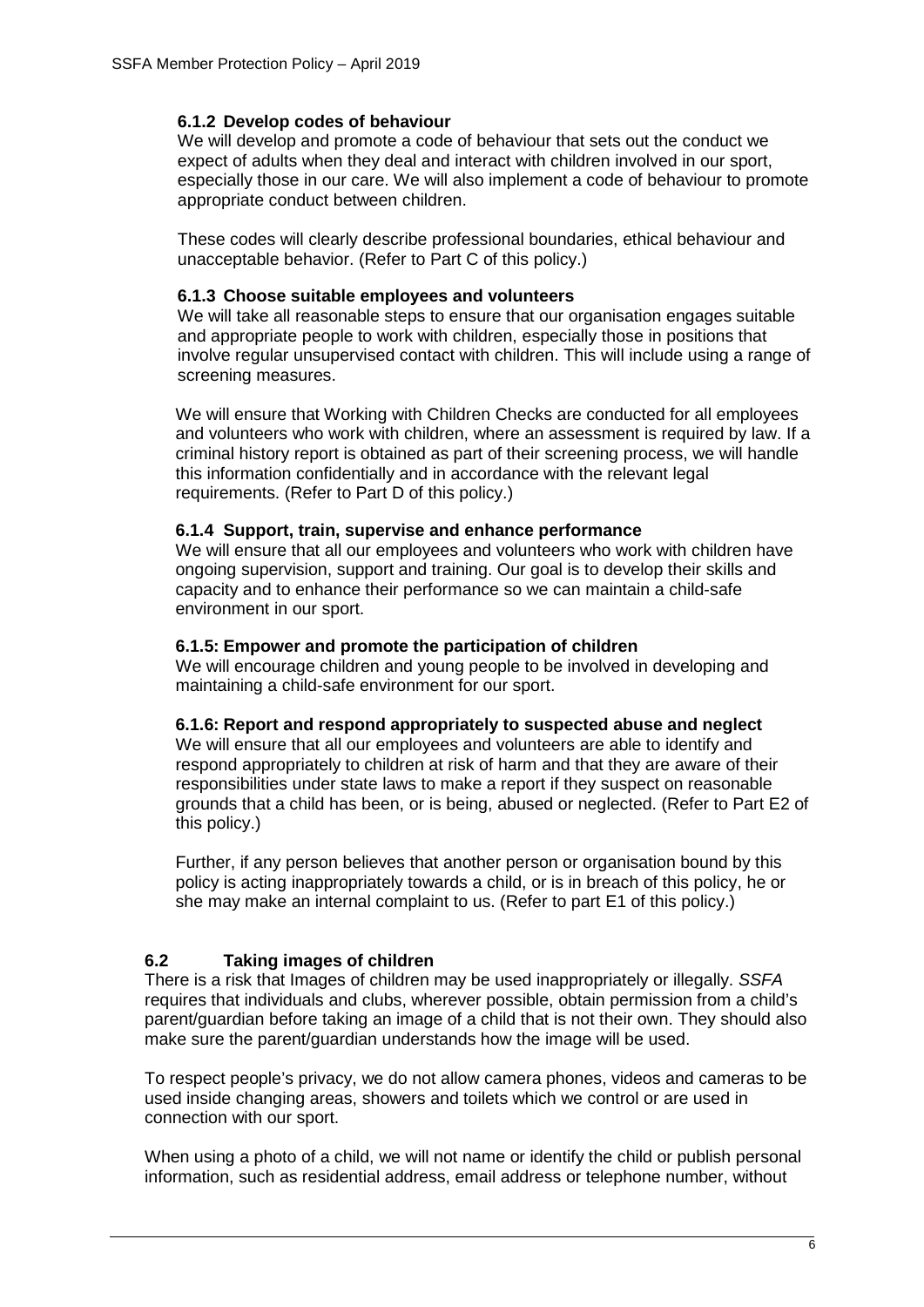the consent of the child's parent/guardian. We will not provide information about a child's hobbies, interests, school or the like, as this can be used by paedophiles or other persons to "groom" a child.

We will only use images of children that are relevant to our sport and we will ensure that they are suitably clothed in a manner that promotes participation in the sport. We will seek permission from the parents/guardians of the children before using the images. We require our member clubs to do likewise.

## **6.3 Anti-discrimination and harassment**

*SSFA* is committed to providing an environment in which people are treated fairly and equitably and that is, as far as practicable, free from all forms of discrimination and harassment.

We recognise that people may not be able to enjoy themselves or perform at their best if they are treated unfairly, discriminated against or harassed.

**6.3.1 Discrimination** Unlawful discrimination involves the less favourable treatment of a person based on one or more of the personal characteristics protected by state or federal anti-discrimination laws.

The personal characteristics protected by anti-discrimination laws include attributes such as race, age, disability, gender and race. The full list of protected personal characteristics is in the "Definitions" set out in the Dictionary of Terms.

Discrimination can be either direct or indirect.

- **Direct** discrimination occurs if a person treats, or proposes to treat, a person with a protected personal characteristic unfavourably because of that personal characteristic.
- **Indirect** discrimination occurs if a person imposes, or proposes to impose, a requirement, condition or practice that will disadvantage a person with a protected personal characteristic and that requirement, condition or practice is not reasonable.

For the purposes of determining discrimination, the offender's awareness and motive are irrelevant.

## **6.3.2 Harassment**

Harassment is any unwelcome conduct, verbal or physical, that intimidates, offends or humiliates another person and which happens because a person has a certain personal characteristic protected by State or Federal anti-discrimination legislation.

The offensive behaviour does not have to take place numerous times, a single incident can constitute harassment.

Sexual harassment is one type of harassment. Sexual harassment is unwelcome conduct, remarks or innuendo of a sexual nature. It covers a wide range of behaviours and can be verbal, written, visual or physical. Sexual harassment is not limited to members of the opposite sex.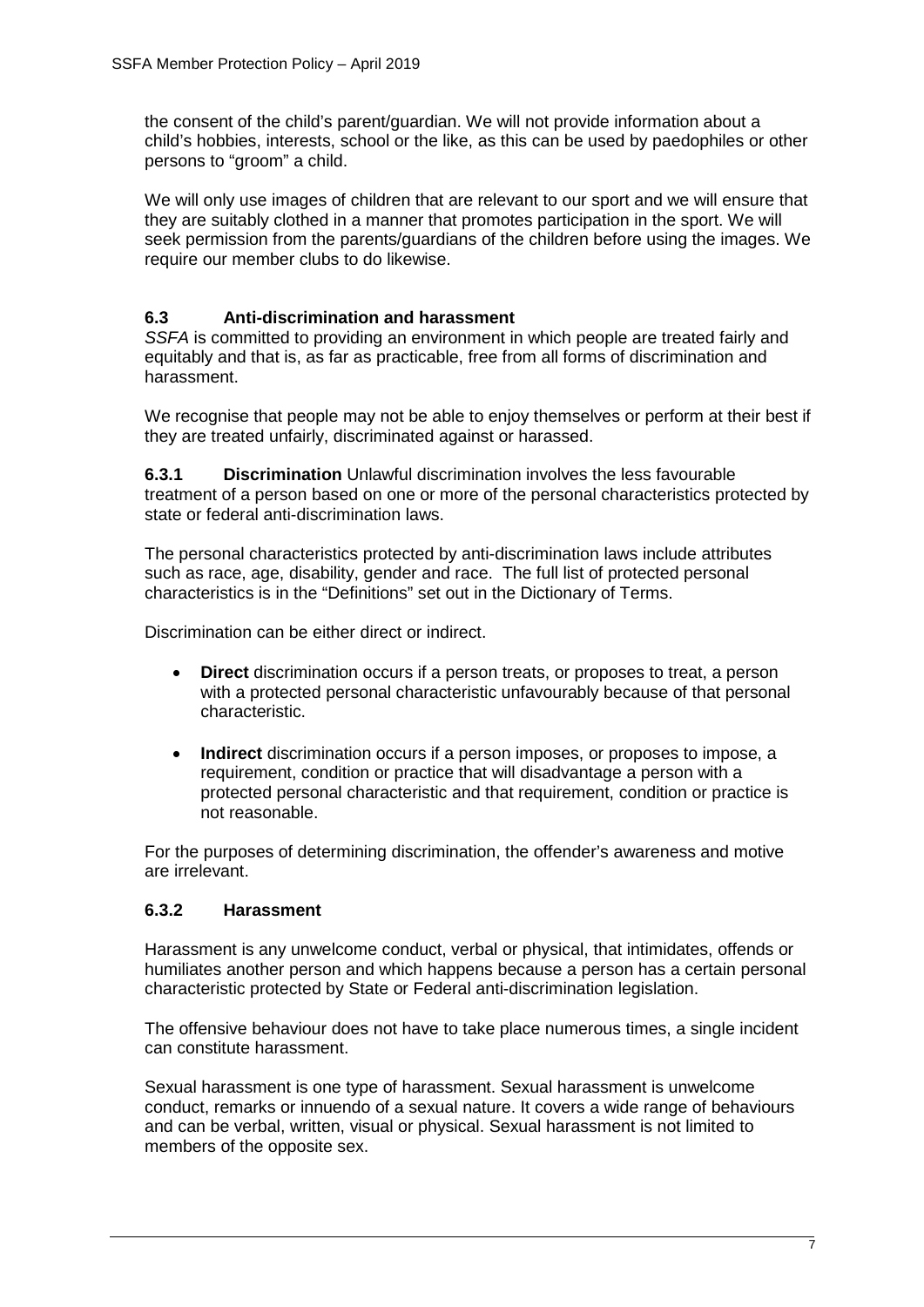#### **6.3.3 Prohibition against discrimination and harassment**

We prohibit all forms of harassment and discrimination based on the personal characteristics listed in the "Definitions" set out in the Dictionary of Terms.

Any person who believes they are being, or have been, harassed or discriminated against by another person or organisation bound by this policy is encouraged to raise their concerns with us. A person may make an internal complaint, and in some circumstances, they may also be able to make a complaint to an external organisation. (Refer to Part E of this policy.)

#### **6.4 Intimate relationships**

*SSFA* understands that consensual intimate relationships (including, but not limited to sexual relationships) between coaches or officials and adult players may take place legally. However, this policy will help ensure that the expectations of coaches or officials are clear and, to ensure that if an intimate relationship does exist or develop between a coach or official and an adult player, that relationship will be managed in an appropriate manner.

Coaches and officials are required to conduct themselves in a professional and appropriate manner in all interactions with players. They must ensure that they treat players in a respectful and fair manner, and that they do not engage in sexual harassment, bullying, favoritism or exploitation.

SSFA take the position that consensual intimate relationships between coaches or officials and the adult players they coach should be avoided as they can have harmful effects on the player involved, on other players and coaches and on the sport's public image. These relationships can also be perceived to be exploitative due to the differences in authority, power, maturity, status, influence and dependence between the coach or official and the player.

We recommend that if a player attempts to initiate an intimate relationship with a coach or official, the coach or official should discourage the player's approach and explain to the player why such a relationship is not appropriate.

If a consensual intimate relationship does exist or develop between an adult player and a coach or official, the coach or official is expected to ensure that the relationship is appropriate and that it does not compromise impartiality, professional standards or the relationship of trust the coach or official has with the player and/or other players. In assessing the appropriateness of an intimate relationship between a coach or official and an adult player, relevant factors include, but are not limited to:

- the relative age and social maturity of the player;
- any potential vulnerability of the player;
- any financial and/or emotional dependence of the player on the coach or official;
- the ability of the coach or official to influence the progress, outcomes or progression of the player's performance and/or career;
- the extent of power imbalance between the player and coach or official; and the likelihood of the relationship having an adverse impact on the player and/or other players.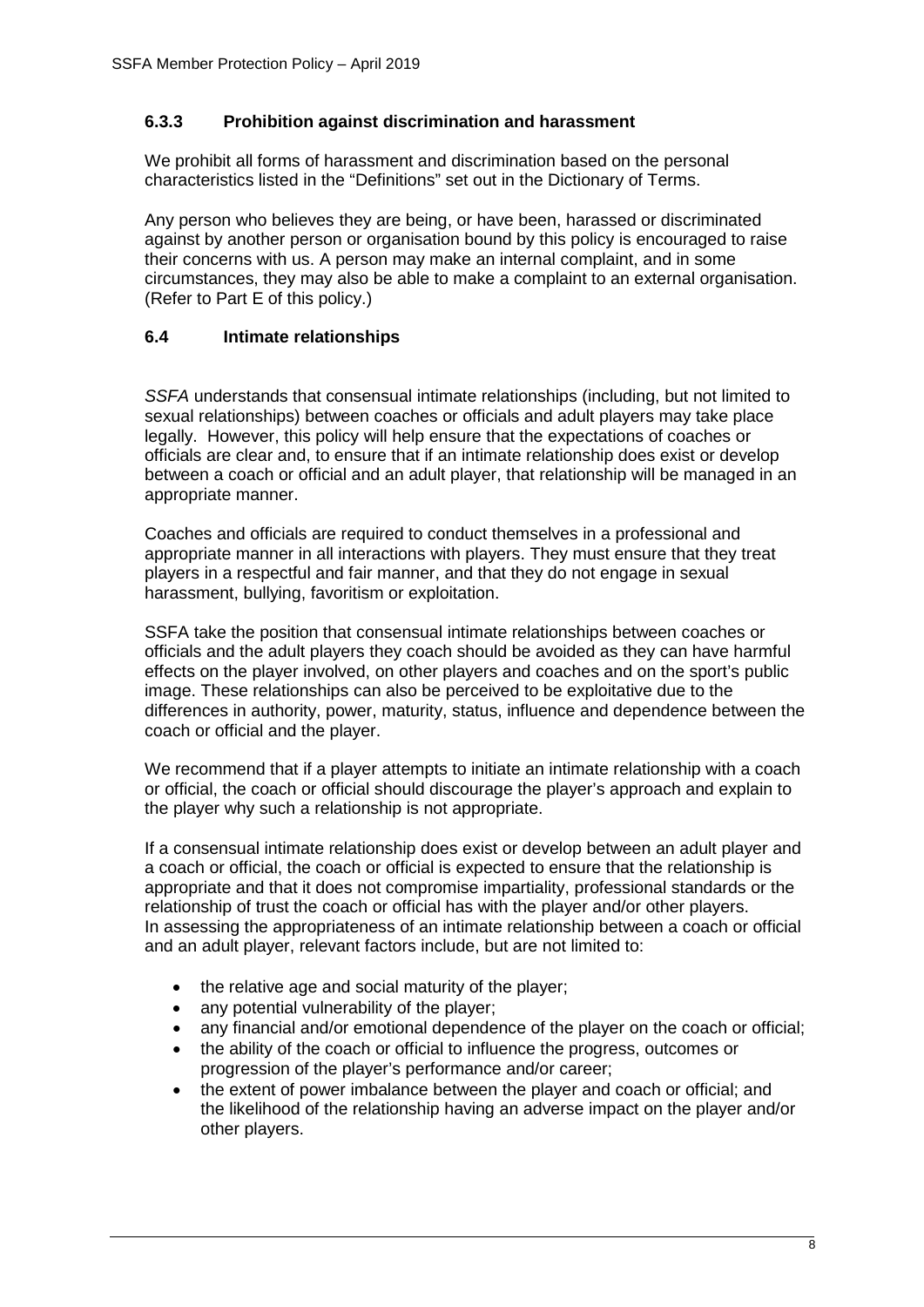It will often be difficult for a coach or official involved in an intimate relationship with an adult player to make an objective assessment of its appropriateness and accordingly they are encouraged to seek advice from *the Member Protection Officer, General Manager* or the SSFA Football Manager to ensure that they have not involved themselves in inappropriate or unprofessional conduct.

If it is determined that an intimate relationship between a coach or official and an adult player is inappropriate or unprofessional, we may take disciplinary action against the coach or official up to and including dismissal. Action may also be taken to stop the coaching relationship with the player. This could include a transfer, a request for resignation or dismissal from coaching duties.

If a coach, official or athlete believes they are being, or have been, harassed they are encouraged to seek information and support from *the Member Protection Officer, General Manager or the Football Manager.* Our complaints procedure is outlined in Part E of this policy.

## **6.5 Pregnancy**

*SSFA* is committed to treating pregnant women fairly and to removing any unreasonable barriers to their full participation in our sport. We will not tolerate any discrimination or harassment against pregnant women.

*SSFA* will take reasonable care to ensure the continuing safety, health and wellbeing of pregnant women. We will advise pregnant women that there may be risks involved with their continuing participation in sport, and we will encourage them to obtain medical advice about those risks. Pregnant women should be aware that their own health and wellbeing, and that of their unborn child, is of utmost importance in their decision-making about the extent they choose to participate in our sport.

We encourage all pregnant women to talk with their medical advisers, make themselves aware of the facts about pregnancy in sport and ensure that they make informed decisions about their participation in our sport. Pregnant women should make these decisions themselves, in consultation with their medical advisers and in discussion with *the General Manager or Football Manager or MPO.*

We will only require pregnant women to sign a disclaimer in relation to their participation in our sport whilst they are pregnant if all other participants are required to sign one in similar circumstances. We will not require women to undertake a pregnancy test.

If a pregnant woman believes she is being, or has been, harassed or discriminated against by another person or organisation bound by this Policy, she may make a complaint. (Refer to Part E of this policy.)

## **6.6 Gender identity**

Gender identity means the gender-related identity, appearance or mannerisms or other gender-related characteristics of a person. This includes the way people express or present their gender and recognises that a person's gender identity may be an identity other than male or female. Some terms used to describe a person's gender identity include trans, transgender and gender diverse.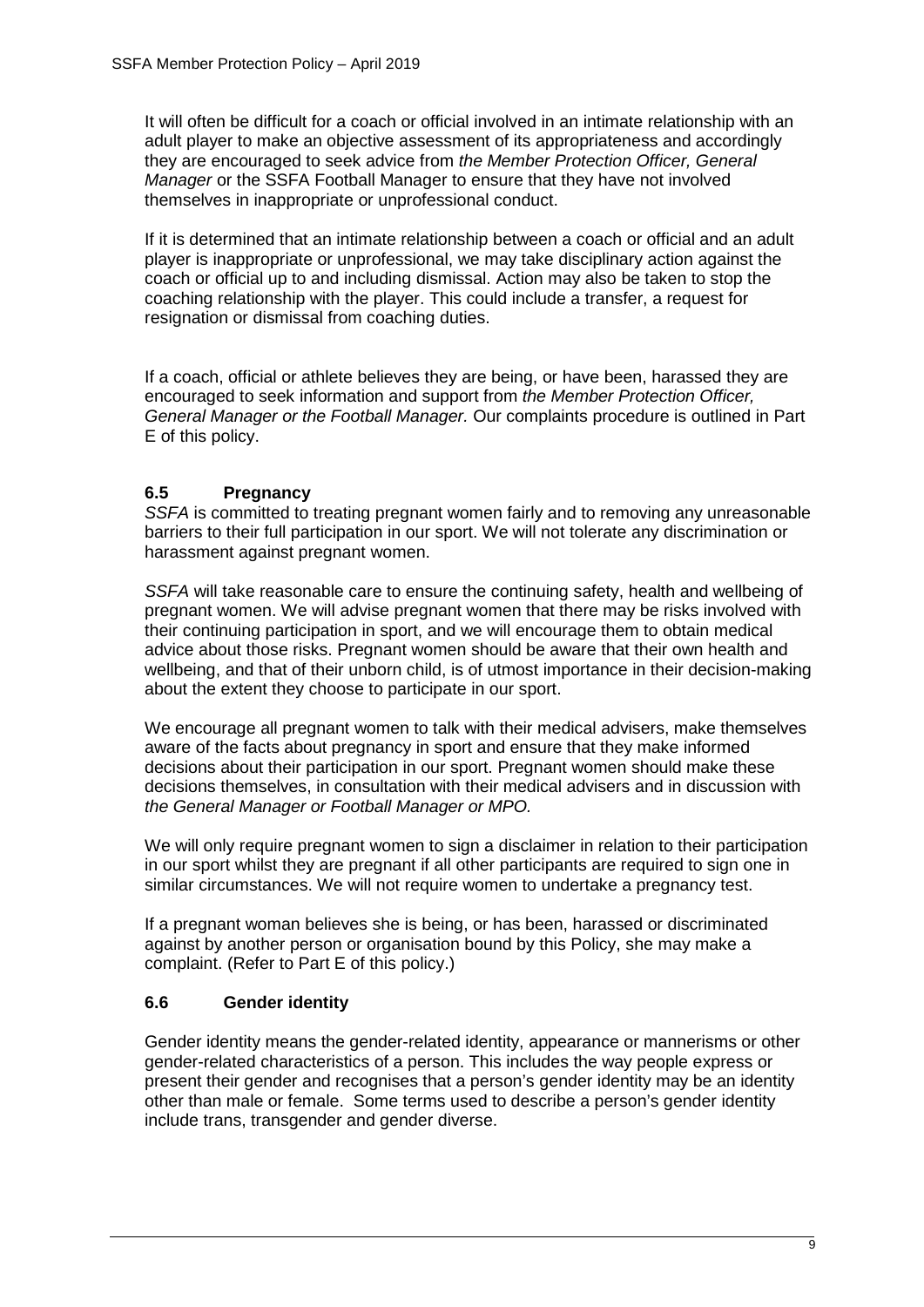#### **6.6.1 Gender identity discrimination and harassment**

Federal, state and territory anti-discrimination laws provide protection from discrimination against people based on their gender identity. (See definition in Dictionary of terms).

*SSFA* is committed to providing a safe, fair and inclusive sporting environment all where people can contribute and participate. We will not tolerate any unlawful discrimination or harassment of a person because of their gender identity.

All persons, regardless of gender identity, are entitled to be treated fairly, with dignity and respect. We will not tolerate any unlawful discrimination or harassment of a person because of their gender identity. This includes discrimination or harassment of a person who is transgender or transsexual, who is assumed to be transgender or transsexual or has an association with someone who has or is assumed to be transgender or transsexual.

We expect all people bound by this policy to act with sensitivity when a person is undergoing gender transition/affirmation.

If any person believes that they are being, or have been, harassed or discriminated against by another person or organisation bound by this policy because of their gender identity, they may make a complaint.

## **6.6.2 Participation in sport**

*SSFA* recognises that excluding people from participating in sporting events and activities because of their gender identity may have significant implications for their health, wellbeing and involvement in community life. We are committed to supporting participation in our sport based on the gender with which a person identifies.

If issues of performance advantage arise, we will consider whether the established discrimination exceptions for participation in sport are relevant in the circumstances. Discrimination is unlawful unless an exception applies.

Drug testing procedures and prohibitions also apply to people who identify as transgender. A person receiving treatment involving a Prohibited Substance or Method, as described on the World Anti-Doping Agency's Prohibited List, should apply for a standard Therapeutic Use Exemption.

#### **6.6.3. Intersex status**

Federal anti-discrimination law, and some state and territory anti-discrimination laws, provide protection from discrimination against a person based on their intersex status. (See Dictionary of terms).

*SSFA* is committed to providing a safe, fair and inclusive sporting environment where all people can contribute and participate. We will not tolerate any unlawful discrimination or harassment of a person because of their intersex status.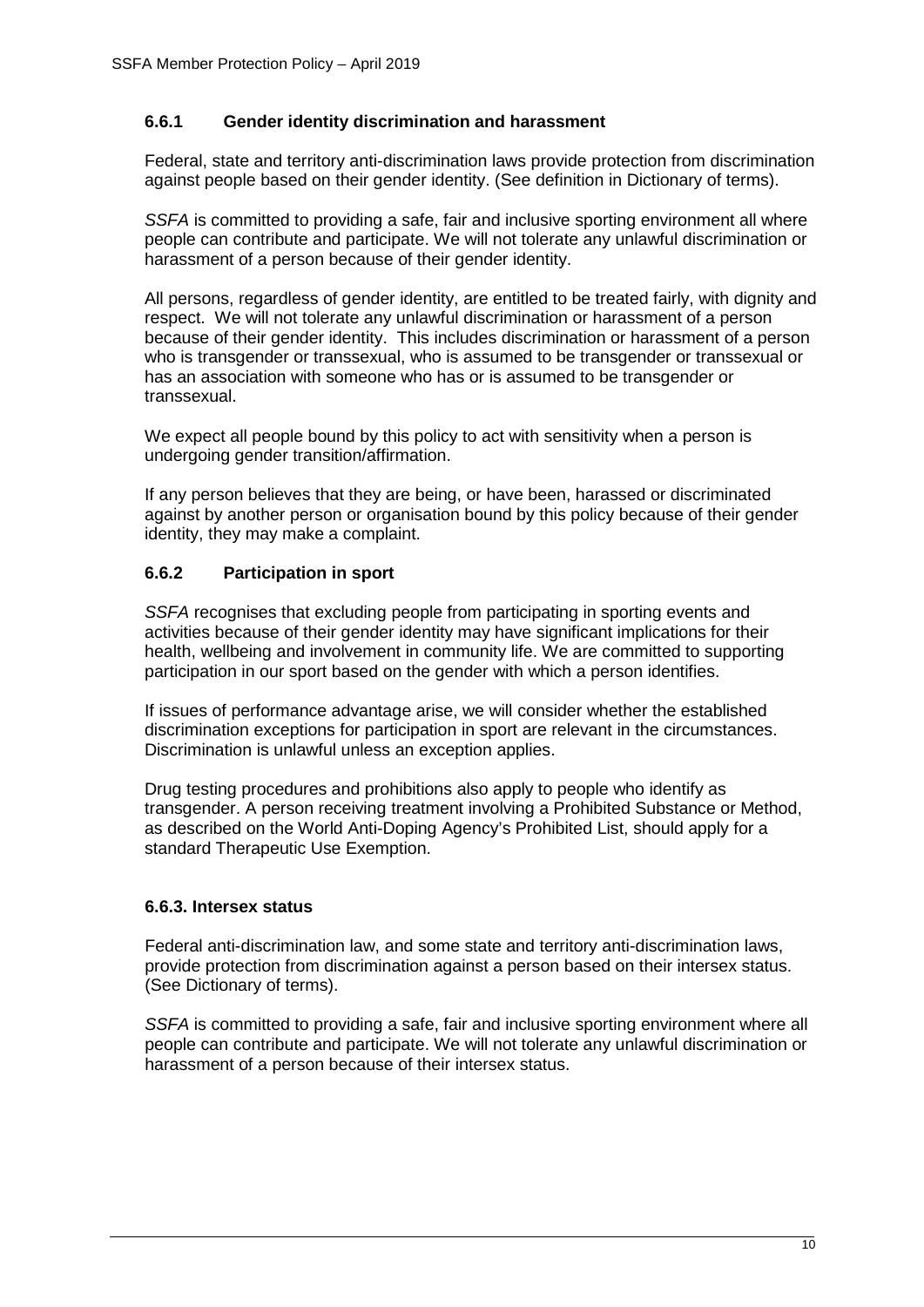## **6.7 Responsible service and consumption of alcohol**

*SSFA* is committed to conducting sporting and social events in a manner that promotes the responsible service and consumption of alcohol. We also recommend that affiliated clubs follow strict guidelines regarding the service and consumption of alcohol.

In general, our policy is that:

- alcohol should not be available or consumed at sporting events involving children and young people under the age of 18;
- alcohol-free social events be provided for young people and families;
- food and low-alcohol and non-alcoholic drinks be available at events we hold or endorse where alcohol is served;
- a staff member is present at events we hold or endorse where alcohol is served to ensure appropriate practices in respect of the consumption of alcohol are followed;
- safe transport options be promoted as part of any event we hold or endorse where alcohol is served.

#### **6.8 Smoke-free environment**

*SSFA* is committed to providing a safe and healthy environment at all sporting and social events that we hold or endorse.

In general, our policy is that:

- no smoking shall occur at or near sporting events involving children and young people under the age of 18. This policy shall apply to coaches, players, trainers, officials and volunteers;
- social events shall be smoke-free, with smoking permitted at designated outdoor smoking areas; and
- coaches, officials, trainers, volunteers and players will refrain from smoking while they are involved in an official capacity in our sport, both on and off the field.

## **6.9 Bullying**

*SSFA* is committed to providing an environment that is free from bullying. We understand that bullying has the potential to result in significant negative consequences for an individual's health and wellbeing, and we regard bullying in all forms as unacceptable in our sport.

Bullying is characterised by repeated, unreasonable behaviour directed at a person, or group of persons, that creates a risk to health and safety. Bullying behaviour is that which a reasonable person in the circumstances would expect to victimise, humiliate, undermine, threaten, degrade, offend or intimidate a person. Bullying behaviour can include actions of an individual or a group.

Whilst generally characterised by repeated behaviours, one-off instances can amount to bullying.

The following types of behaviour, where repeated or occurring as part of a pattern of behaviour, would be considered bullying:

- verbal abuse including shouting, swearing, teasing, making belittling remarks or persistent unjustified criticism;
- excluding or isolating a group or person;
- spreading malicious rumours; or
- psychological harassment such as intimidation.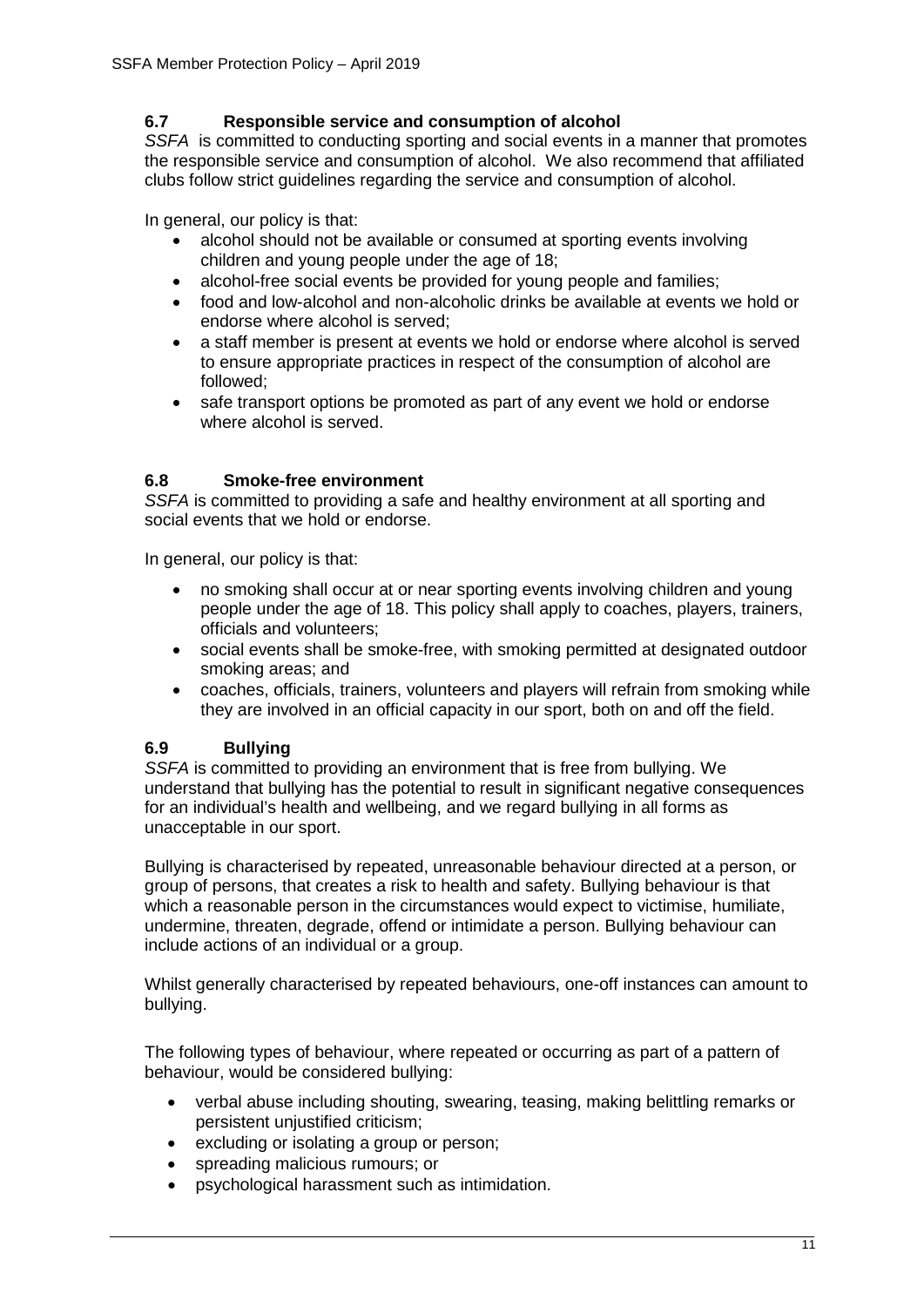Bullying includes cyber-bulling which occurs through the use of technology. New technologies and communication tools, such as smart phones and social networking websites, have greatly increased the potential for people to be bullied though unwanted and inappropriate comments. *SSFA* will not tolerate abusive, discriminatory, intimidating or offensive statements being made online. Frustration at a referee, teammate, coach or sporting body should never be communicated on social networking websites. These issues should instead be addressed – in a written or verbal statement or a complaint – to the relevant controlling club or SSFA General manager or MPIO.

If any person believes they are being, or have been, bullied by another person or organisation bound by this policy, he or she may make a complaint.

#### **6.10 Social networking**

*SSFA* acknowledges the enormous value of social networking to promote our sport and celebrate the achievements and success of the people involved in our sport.

Social networking refers to any interactive website or technology that enables people to communicate and/or share content via the internet. This includes social networking websites such as Facebook and Twitter.

We expect all people bound by this policy to conduct themselves appropriately when using social networking sites to share information related to our sport.

Social media activity includes, but is not limited to, postings, blogs, status updates, and tweets:

- must not contain material which is, or has the potential to be, offensive, aggressive, defamatory, threatening, discriminatory, obscene, profane, harassing, embarrassing, intimidating, sexually explicit, bullying, hateful, racist, sexist or otherwise inappropriate;
- must not contain material which is inaccurate, misleading or fraudulent;
- must not contain material which is in breach of laws, court orders, undertakings or contracts;
- should respect and maintain the privacy of others; and
- should promote the sport in a positive way.

## **7. Complaints procedures**

#### **7.1 Handling complaints**

*SSFA* aims to provide a simple, confidential and trustworthy procedure for resolving complaints based on the principles of procedural fairness.

Any person (a complainant) may report a complaint about a person, people or organisation bound by this policy (respondent) if they feel they have been discriminated against, harassed, bullied or there has been any other breach of this policy.

In the first instance, complaints should be reported to the *General Manager, Football Manager or MPO.*

*If a complaint relates to behaviour or an incident that occurred at the:*

• Association level, or involves people operating at the Association level, then the *complaint should be reported to and handled by Sutherland Shire Football Association in the first instance*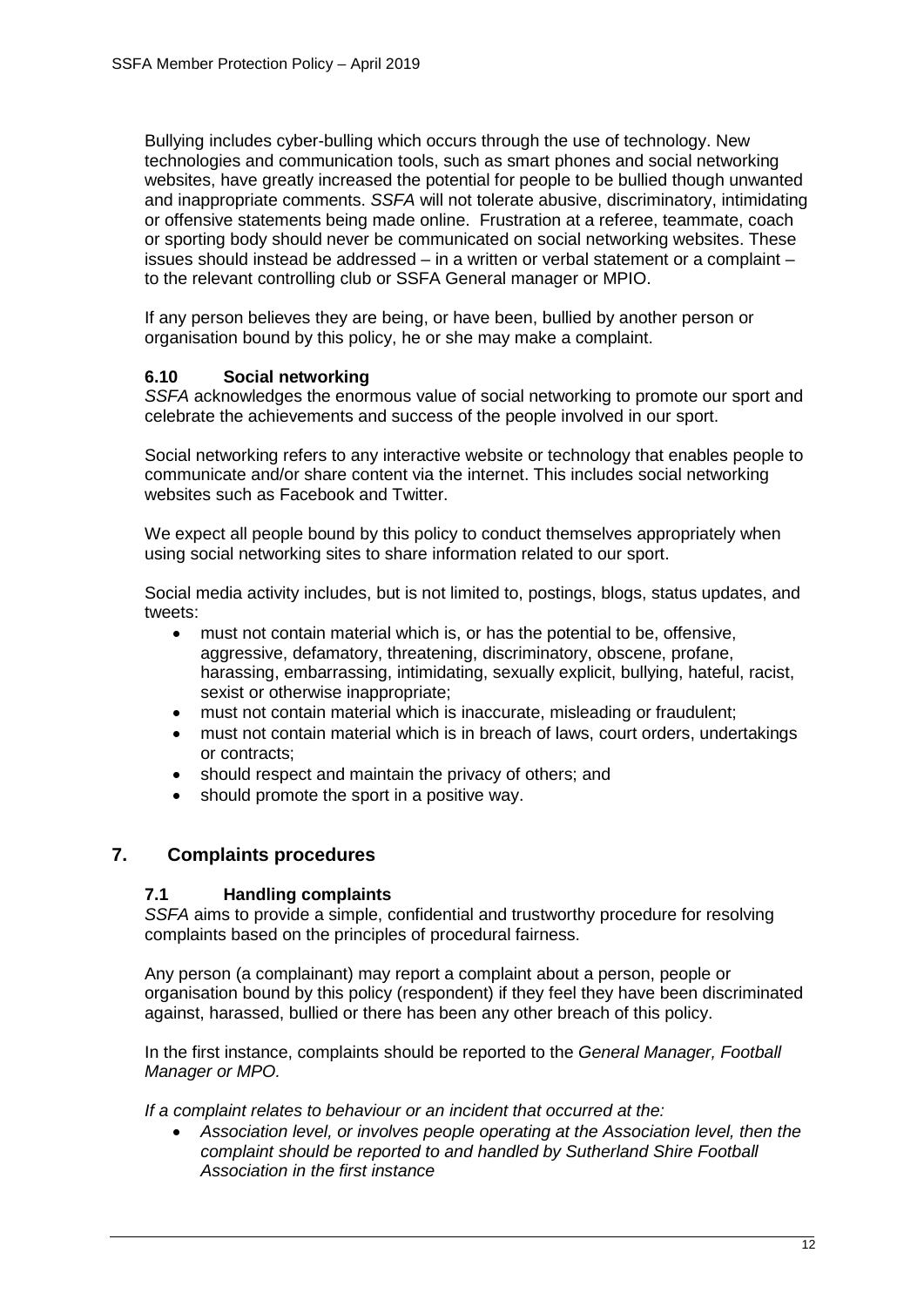• *club level, or involves people operating at the club level, then the complaint should be reported to and handled by the relevant club in the first instance.*

*Only matters that relate to, or which occurred at, the state or national level, as well as serious cases referred from the SSFA and affiliated clubs, should be dealt with by FNSW or FFA.*

A complaint may be handled informally or formally. The complainant may indicate his or her preferred option and the *Member Protection Officer, General Manager or Football Manager* should consider whether that is an appropriate way to handle the particular complaint. For example, the law may require that the complaint/allegation be reported to an appropriate authority.

All complaints will be dealt with promptly, seriously, sensitively and confidentially. Our procedures for handling and resolving complaints are outlined in Section F of the Constitution and in Part E of this document

Individuals and organisations may also have their complaint handled by an external agency under anti-discrimination, child protection, criminal or other relevant legislation.

#### **7.2 Improper complaints and victimisation**

*SSFA* aims to ensure that our complaints procedure has integrity and is free of unfair repercussions or victimisation against any person making a complaint.

We will take all necessary steps to make sure that people involved in a complaint are not victimised. Disciplinary measures may be undertaken in respect of a person who harasses or victimises another person for making a complaint or supporting another person's complaint.

If at any point in the complaint handling process the *Member Protection Officer, General Manager, Football manager or other appointed official considers that a complainant has* knowingly made an untrue complaint, or the complaint is malicious or inappropriately intended to cause distress to the respondent, the matter may be referred in writing to the *SSFA Judiciary Committee* for review and appropriate action, including possible disciplinary action against the complainant.

## **7.3 Mediation**

*SSFA* aims to resolve complaints quickly and fairly. Complaints may be resolved by agreement between the people involved with no need for disciplinary action.

Mediation is a confidential process that allows those involved in a complaint to discuss the issues or incident in question and come up with mutually agreed solutions. It may occur before or after the investigation of a complaint.

If a complainant wishes to resolve the complaint with the help of a mediator, the *Member Protection Officer, General Manager, Football Manager or other appointed official* will, in consultation with the complainant, arrange for an independent mediator where possible. We *will not* allow lawyers to participate in the mediation process unless exceptional circumstances exist and both parties agree.

More information on the mediation process is outlined in Attachment *E3*

## **7.4 Tribunals**

In accordance with *SSFA rules* a Judiciary Committee may be convened to hear a proceeding: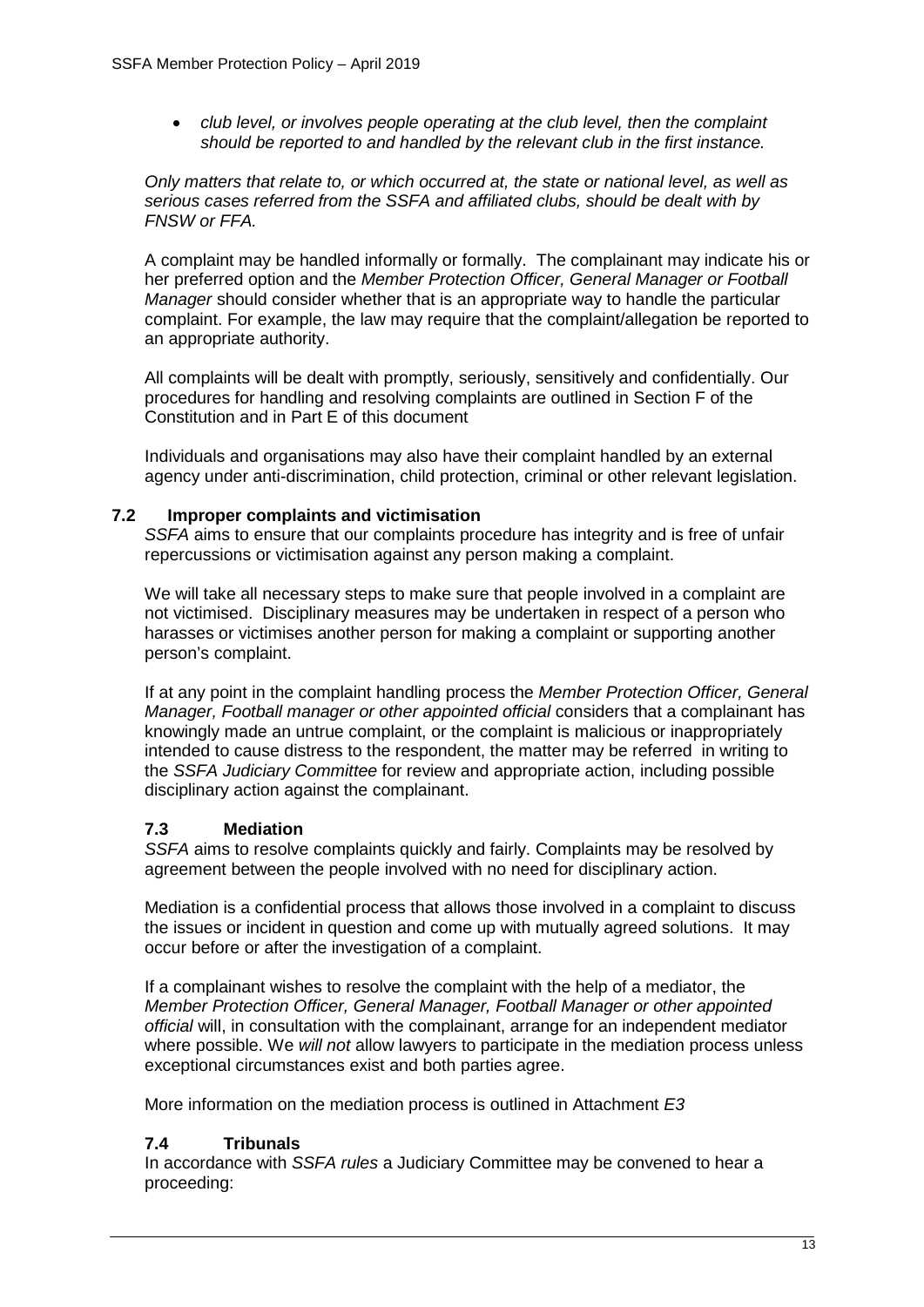- referred to it by the *General Manger or other appointed official*
- *referred to it or escalated by an affiliated club because of the serious nature of the complaint, because it was unable to be resolved at the club level or because this policy or the rules of SSFA directs it to be*
- *for an alleged breach of this policy.*

Our Judiciary Committee procedure is outlined in Section *D3 of the SSFA Constitution and Section 3 of the SSFA By Laws.*

A respondent may lodge an appeal to the Appeals Committee in respect of a Judiciary decision. The decision of the Appeals Committee is final and binding on the people involved. Our appeals process is outlined in section E of the SSFA Constitution and By Law 4 of the SSFA rules.

Every organisation bound by this policy will recognise and enforce any decision of a Judiciary or Appeals Committee under this policy.

## **8. What is a breach of this policy?**

It is a breach of this policy for any person or organisation bound by this policy to do anything contrary to this policy, including but not limited to:

- 8.1 breaching the codes of behaviour (see Part B of this policy);<br>8.2 bringing the *sport and/or SSEA* into disrepute or acting in a
- 8.2 bringing the *sport and/or SSFA* into disrepute, or acting in a manner likely to bring the *sport and/or SSFA* into disrepute;
- 8.3 failing to follow *SSFA* policies (including this policy) and our procedures for the protection, safety and well-being of children;
- 8.4 discriminating against, harassing or bullying (including cyber-bullying) any person;
- 8.5 victimising another person for making or supporting a complaint;<br>8.6 engaging in an inappropriate intimate relationship with a person to
- 8.6 engaging in an inappropriate intimate relationship with a person that he or she supervises, or has influence, authority or power over;
- 8.7 verbally or physically assaulting another person, intimidating another person or creating a hostile environment within the sport;
- 8.8 disclosing to any unauthorised person or organisation any *SSFA* information that is of a private, confidential or privileged nature;
- 8.9 making a complaint that they know to be untrue, vexatious, malicious or improper;
- 8.10 failing to comply with a penalty imposed after a finding that the individual or organisation has breached this policy; and
- 8.11 failing to comply with a direction given to the individual or organisation as part of a disciplinary process.

## **9. Disciplinary measures**

*SSFA* may impose disciplinary measures on an individual or organisation for a breach of this policy.

Any disciplinary measure imposed will be:

- fair and reasonable:
- applied consistent with any contractual and employment rules and requirements;
- be based on the evidence and information presented and the seriousness of the breach; and
- be determined in accordance with our constituent documents, by-laws, this policy and/or the rules of the sport.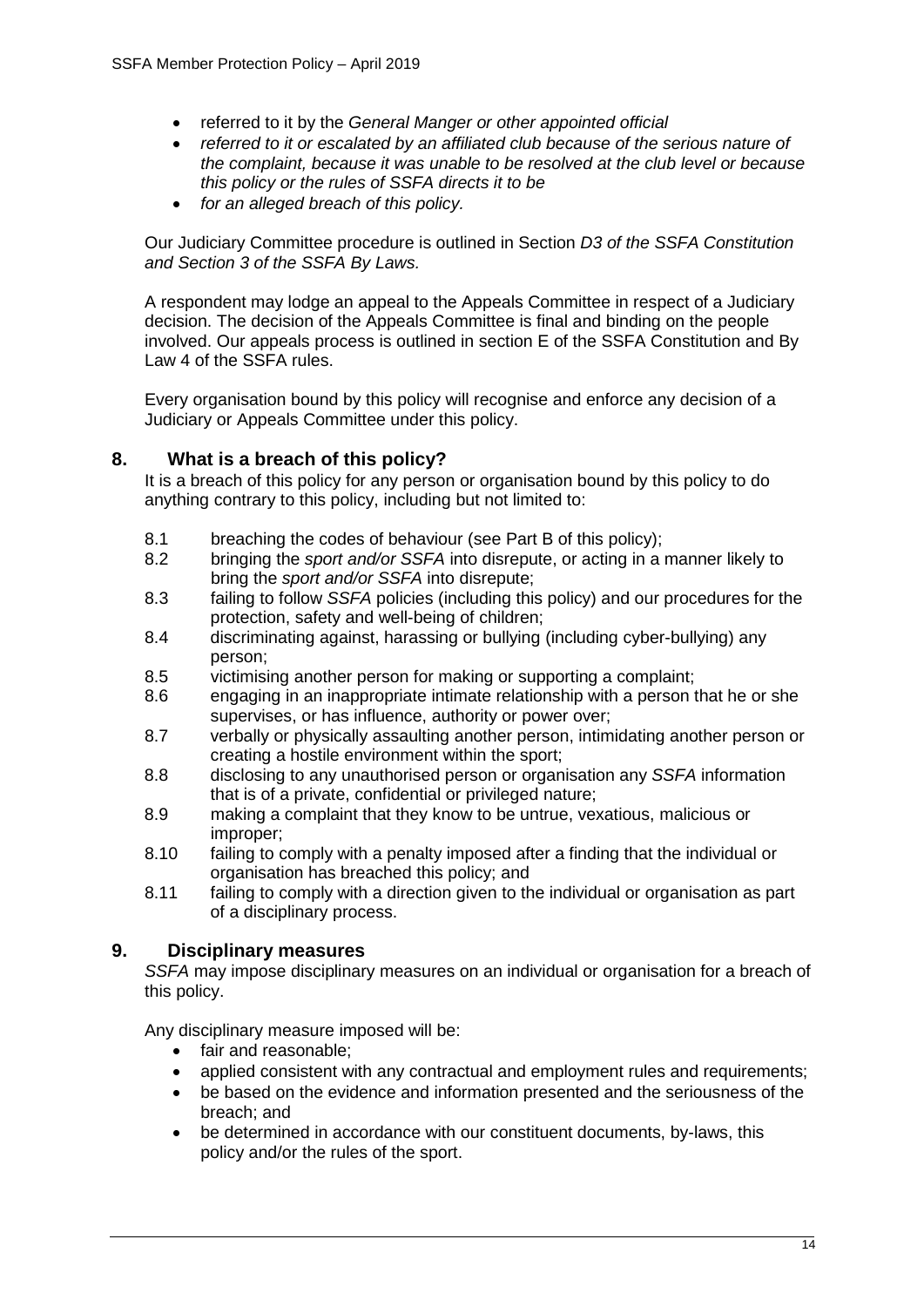## **9.1 Individual**

Subject to contractual and employment requirements, if a finding is made by the Judiciary Committee that an individual has breached this policy, one or more of the following forms of discipline may be imposed.

- 9.1.1 a direction that the individual makes a verbal and/or written apology;
- 9.1.2 a written warning;
- 9.1.3 a direction that the individual attend counselling to address their behaviour;<br>9.1.4 a withdrawal of any awards, scholarships, placings, records, achievements
- a withdrawal of any awards, scholarships, placings, records, achievements bestowed in any tournaments, activities or events held or sanctioned by *SSFA;*
- 9.1.5 a demotion or transfer of the individual to another location, role or activity;
- 9.1.6 a suspension of the individual's membership or participation or engagement in a role or activity;
- 9.1.7 termination of the individual's membership, appointment or engagement;<br>9.1.8 a recommendation that SSFA terminate the individual's membership.
- 9.1.8 a recommendation that *SSFA* terminate the individual's membership, appointment or engagement;
- 9.1.9 in the case of a coach or official, a direction that the relevant organisation deregister the accreditation of the coach or official for a set time period or permanently;
- 9.1.10 a fine;
- 9.1.11 any other form of discipline that *the SSFA Judiciary Committee and/or Executive Committee* considers appropriate.

## **9.2 Organisation**

If a finding is made that *an affiliated club* has breached its own or this Member Protection Policy*,* one or more of the following forms of discipline may be imposed by *the SSFA Judiciary Committee or SSFA Executive Committee.*

- 9.2.1 a written warning;
- 9.2.2 a fine;<br>9.2.3 a direc
- a direction that any rights, privileges and benefits provided to that organisation by FNSW and/or FFA be suspended for a specified period;
- 9.2.4 a direction that any funding granted or given to it by SSFA cease from a specified date;
- 9.2.5 a direction that SSFA cease to sanction events held by or under the auspices of that member or club;
- 9.2.6 a recommendation to *FNSW* that its membership of FNSW be suspended or terminated in accordance with the relevant constitution or rules;
- 9.2.7 any other form of discipline that SSFA considers reasonable and appropriate.

## **9.3 Factors to consider**

The form of discipline to be imposed on an individual or organisation will depend on factors, such as:

- the nature and seriousness of the breach
- if the person knew, or should have known, that the behaviour was a breach of the policy
- the person's level of contrition
- the effect of the proposed disciplinary measures on the person, including any personal, professional or financial consequences
- if there have been any relevant prior warnings or disciplinary action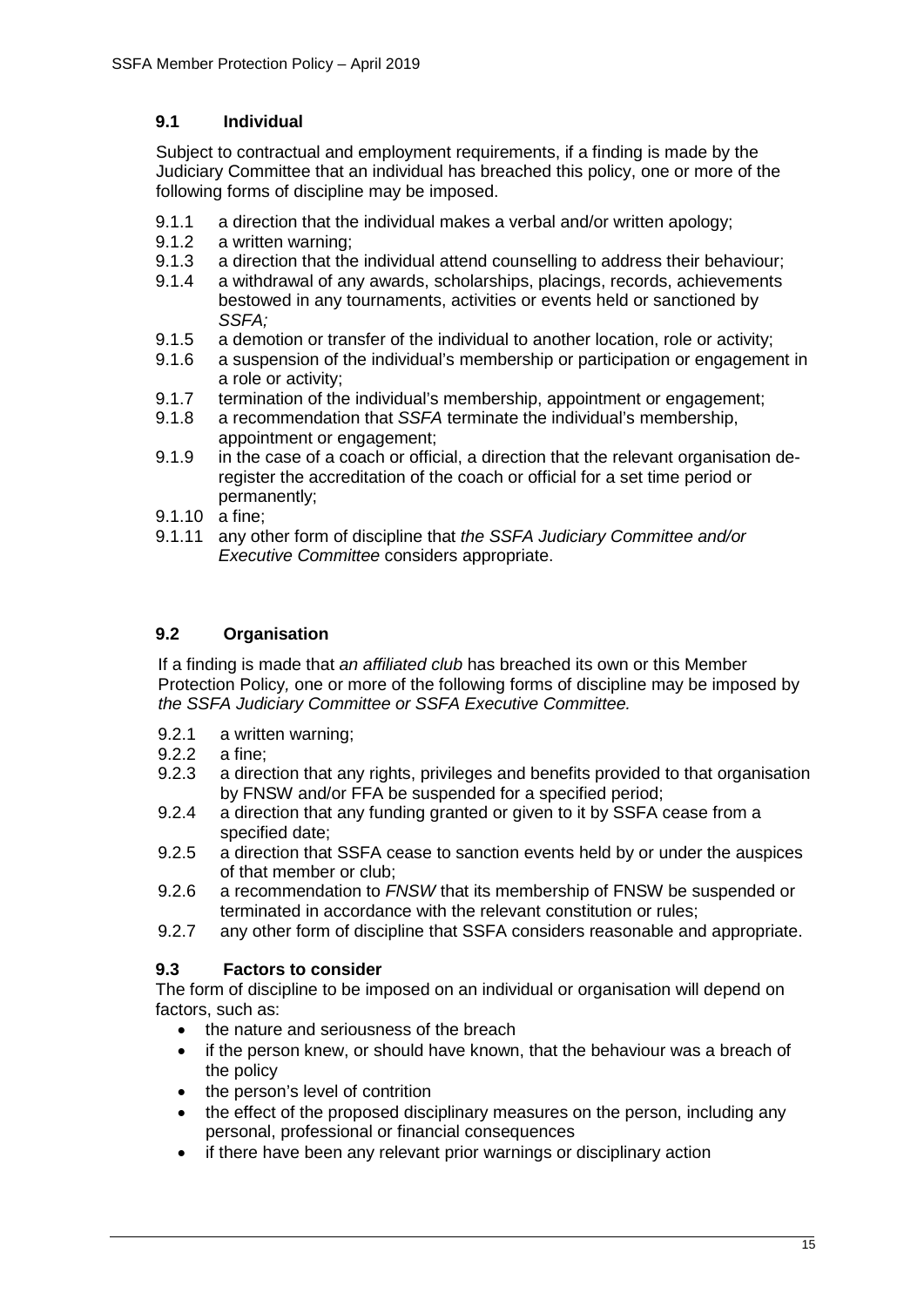- the ability to enforce disciplinary measures if the person is a parent or spectator (even if they are bound by the policy)
- any other mitigating circumstances.

## **10. Dictionary of terms**

This Dictionary sets out the meaning of words used in this policy and its attachments, without limiting the ordinary and natural meaning of the words. Further detail or definitions that are specific to different states and territories can be sourced from the relevant child protection authorities or equal opportunity and anti-discrimination commissions.

**Abuse** is the violation of an individual's human or civil rights through the act or actions of another person or persons. Types of abuse include physical abuse, psychological or emotional abuse, sexual abuse, constraints and restrictive practices, financial abuse, legal or civil abuse and systemic abuse.

**Affiliated club** is a member club that has complied with the requirements for affiliation under Section B1 of the Constitution.

**Child** means a person who is under the age of 18.

**Child abuse** involves conduct which puts a child at risk of harm and may include:

- **physical abuse**, which occurs when a child has suffered, or is at risk of suffering, non-accidental physical trauma or injury. This may include, but is not limited to, hitting, shaking or other physical harm; giving a child alcohol or drugs; or training that exceeds the child's development or maturity.
- **sexual abuse**, which occurs when an adult, other child, or adolescent uses their power or authority to involve a child in a sexual activity or any other inappropriate conduct of a sexual nature (e.g. sexual intercourse, masturbation, oral sex, pornography, including child pornography, or inappropriate touching or conversations).
- **emotional abuse**, which occurs when a child's social, emotional, cognitive or intellectual development is impaired or threatened. Emotional abuse can include, but is not limited to, emotional deprivation due to persistent rejection or criticism, hostility, teasing/bullying, humiliation, taunting, sarcasm, yelling, name-calling or placing unrealistic expectations on a child.
- **neglect**, which occurs when a child's basic necessities of life are not met and their health and development are affected. Basic needs include food, water, shelter, adequate clothing, personal hygiene, timely provision of medical treatment and adequate supervision.

**Complaint** means a complaint made under clause *7* of this policy

**Complainant** means the person making a complaint.

**Complaint handler/manager** means the person appointed under this policy to investigate a complaint.

**Discrimination** occurs when someone is treated (or is proposed to be treated) unfairly or less favourably than another person in the same or similar circumstances because of one of the personal characteristics covered by anti-discrimination laws. This is known as direct discrimination. Indirect discrimination occurs when there is (or is proposed) an unreasonable requirement, condition or practice that seems to treat everyone equally, but which has or is likely to have the effect of disadvantaging persons with a personal characteristic covered by anti-discrimination laws.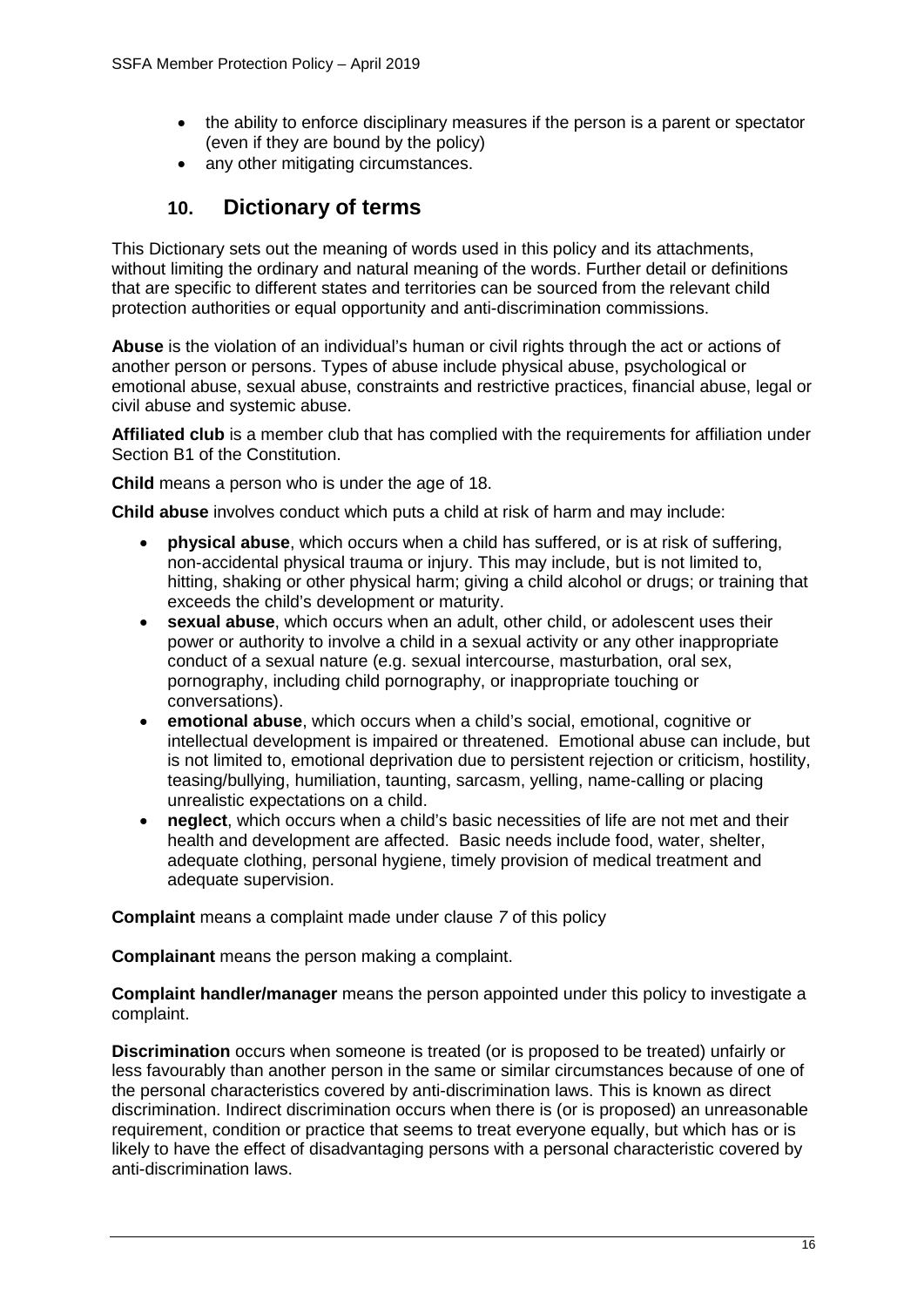In Australia, it is against the law to discriminate against someone because of:

- age
- sex or gender
- gender identity
- intersex status
- race, colour, descent, national or ethnic origin, nationality, ethno-religious origin, immigration
- disability, mental and physical impairment
- family/carer responsibilities, status as a parent or carer
- marital status
- pregnancy, potential pregnancy, breastfeeding
- sexual orientation and gender identity
- physical features
- irrelevant medical record
- irrelevant criminal record, spent convictions
- political beliefs or activities
- religion, religious beliefs or activities
- national extraction or social origin
- lawful sexual activity
- profession, trade, occupation or calling
- member of association or organisation of employees or employers, industrial activity, trade union activity
- defence service
- personal association with someone who has, or is assumed to have, any of the above characteristics

Examples of discrimination are available on the Play by the Rules website: ["www.playbytherules.net.au/legal-stuff/discrimination"](http://www.playbytherules.net.au/legal-stuff/discrimination)

Some exceptions to state, territory and federal anti-discrimination law apply, including exceptions for sporting activities, such as:

- holding a competitive sporting activity for a specific age or age group (e.g. only those who are under the age of 15 years);
- excluding people based on their 'excluding people on the basis of their sex and/or gender identity status from participation in a competitive sporting activity where the strength, stamina or physique of competitors is relevant to the specific activity (note that this does not apply to activity by children who are under the age of 12 years); and
- not selecting a participant if the person's disability means he or she is not reasonably capable of performing the actions reasonably required for that sporting activity.

**Harassment** is any type of unwelcome behaviour which has the effect of offending, humiliating or intimidating the person harassed. Unlawful harassment can be based on any of the personal characteristics covered by anti-discrimination law, such as a person's race, sex, pregnancy, marital status or sexual orientation (see the list under "Discrimination").

Public acts of racial hatred which are reasonably likely to offend, insult, humiliate or intimidate are also prohibited. This applies to spectators, participants or any other person who engages in such an act in public. Some states and territories also prohibit public acts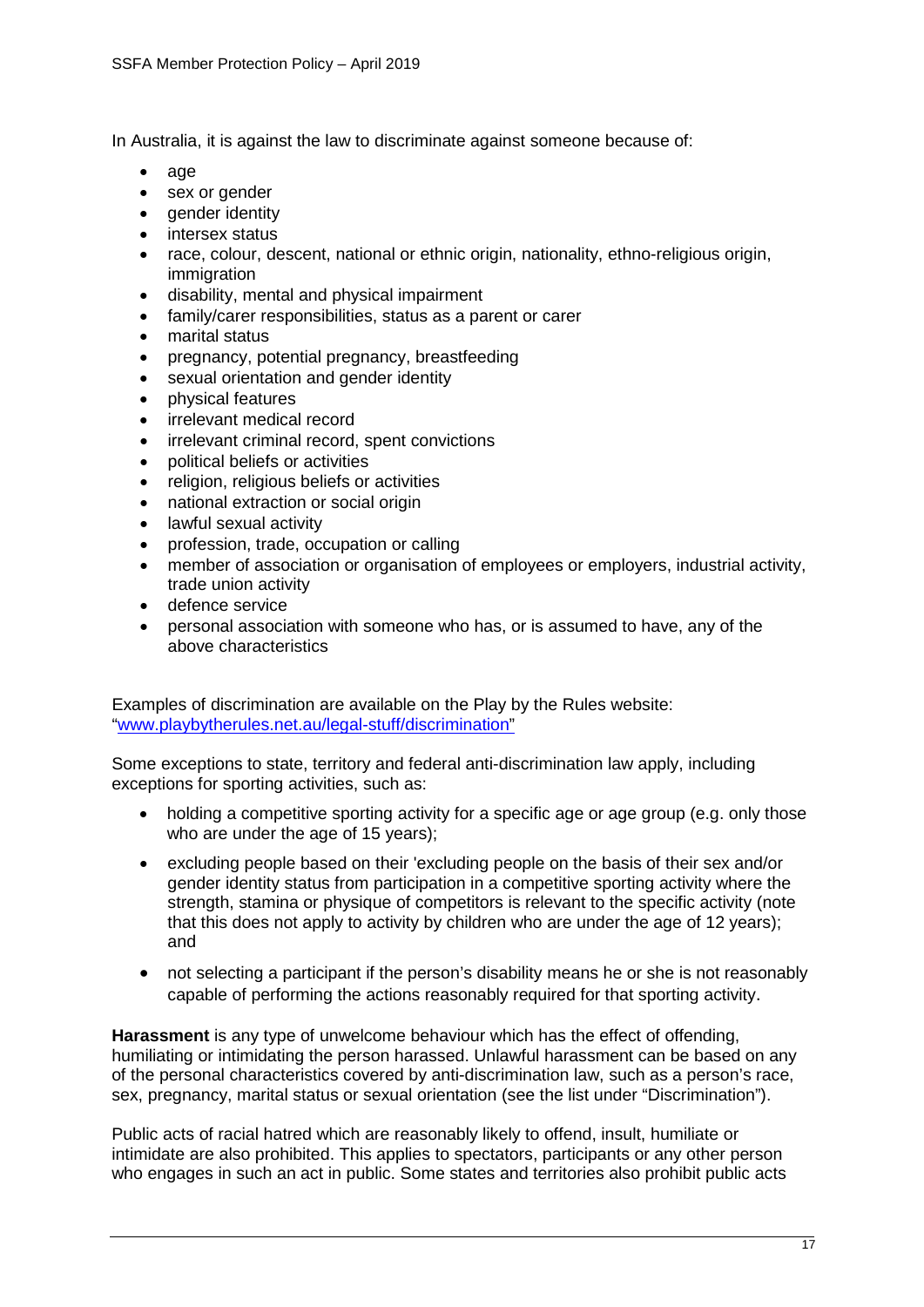that vilify people on other grounds such as homosexuality, gender identity, HIV/AIDS, religion and disability (see also "Vilification").

**Member** is a person who qualifies under Section B2 of the SSFA Constitution

**Member protection** requires practices and procedures that protect an organisation's members – both individual members such as players, coaches and officials, and the member organisations such as clubs, state associations, other affiliated associations and the national body. Member protection involves:

- protecting members from harassment, abuse, discrimination and other forms of inappropriate behaviour
- adopting appropriate measures to ensure the right people are involved in an organisation, particularly in relation to those involved with juniors
- providing education
- promoting and modelling positive behaviour

**Member Protection Officer** means a person appointed by us to be the first point of contact for a person reporting an issue or a complaint under, or a breach of, this policy.

**Procedural fairness requires that:** 

- the respondent knows the full details of what is being said against him or her and they are given the opportunity to respond;
- no person may judge their own case; and
- the decision-maker(s) must be unbiased, fair and just.

**Police check** means a national criminal history record check conducted as a preemployment, pre-engagement or current employment background check on a person.

**Policy, policy and this policy** means this Member Protection Policy.

**Respondent** means the person whose behaviour is the subject of the complaint.

**Role-specific codes of conduct (or behaviour)** means standards of conduct required of people holding certain roles in our organisation (e.g. coaches, officials, umpires).

**Sexual harassment** means unwelcome behaviour of a sexual nature which could reasonably be expected to make a person feel humiliated, intimidated or offended. Sexual harassment can take many different forms and may include unwelcome physical contact, verbal comments, jokes, propositions, displays of pornographic or offensive material or other behaviour that creates a sexually hostile environment. Sexual harassment does not have to be intentional.

**Sexual offence** means a criminal offence involving sexual activity or acts of indecency. Because of differences under state and territory laws, this can include but is not limited to:

- rape
- indecent assault
- sexual assault
- assault with intent to commit sexual acts
- incest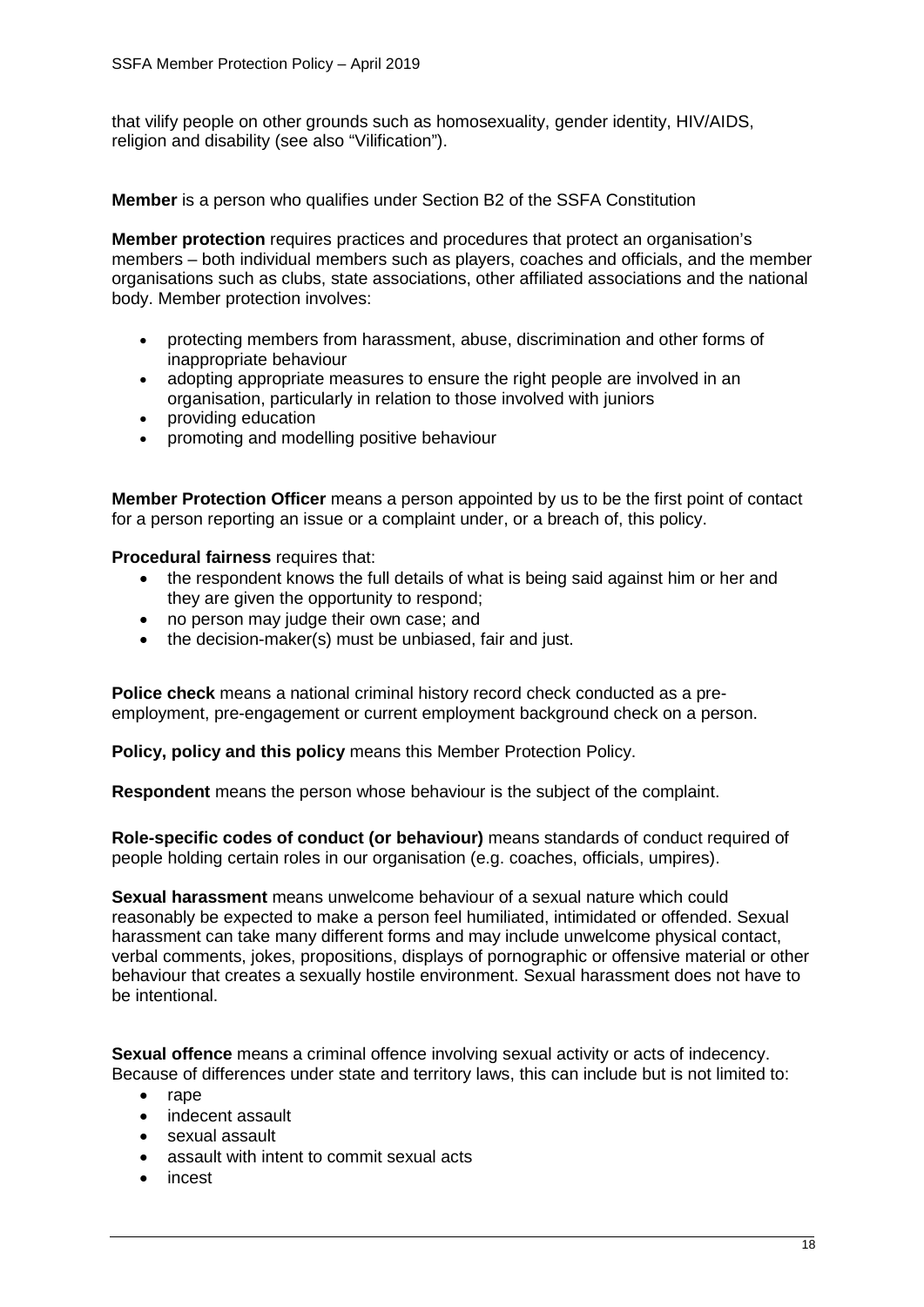- sexual penetration of child under the age of 16 years
- indecent act with child under the age of 16 years
- sexual relationship with child under the age of 16 years
- sexual offences against people with impaired mental functioning
- abduction and detention
- procuring sexual penetration by threats or fraud
- procuring sexual penetration of child under the age of 16 years
- bestiality
- soliciting a child under the age of 16 years to take part in an act of sexual penetration, or an indecent act
- promoting or engaging in acts of child prostitution
- obtaining benefits from child prostitution
- possession of child pornography
- publishing child pornography and indecent articles.

**Transgender '**Transgender' is an umbrella term that refers to a person whose gender identity is different to their physical sex as recorded at birth. Transitioning refers to the process where a transgender person commences living as a member of another sex**.** This is sometimes referred to as the person 'affirming' their gender because transitioning means they start living in what they identify as their true gender. For people who are transitioning/affirming their gender, having their identity fully recognised in all areas of life is a crucial part of the experience of living as their affirmed gender.

**Sexual orientation:** The term 'sexual orientation' refers to a person's emotional or sexual attraction to another person, including, amongst others, the following identities: heterosexual, gay, lesbian, bisexual, pansexual, asexual or same-sex attracted.

**Gender identity:** The term 'gender identity' refers to a persons deeply held internal and individual sense of gender.

**Gender expression**: The term 'gender expression' refers to the way in which a person externally expresses their gender or how they are perceived by others.

**Intersex:** The term 'intersex' refers to people who have genetic, hormonal or physical characteristics that are not exclusively 'male' or 'female'. A person who is intersex may identify as male, female, intersex or as being of indeterminate sex.

**Victimisation** means treating someone unfairly or unfavorably, or threatening to do so, because that person has, or intends to, pursue their right to make any complaint, including a complaint under government legislation (e.g. anti-discrimination legislation) or under this policy, or for supporting another person to make complaint.

**Vilification** means behaviour that occurs in public which incites hatred towards, serious contempt for, or revulsion or severe ridicule of a person or group of people because that person or persons have a particular personal characteristic. Anti-discrimination laws in Australia make it unlawful to vilify a person or group of persons on the basis of race, religion, homosexuality, transgender status and HIV/AIDS status.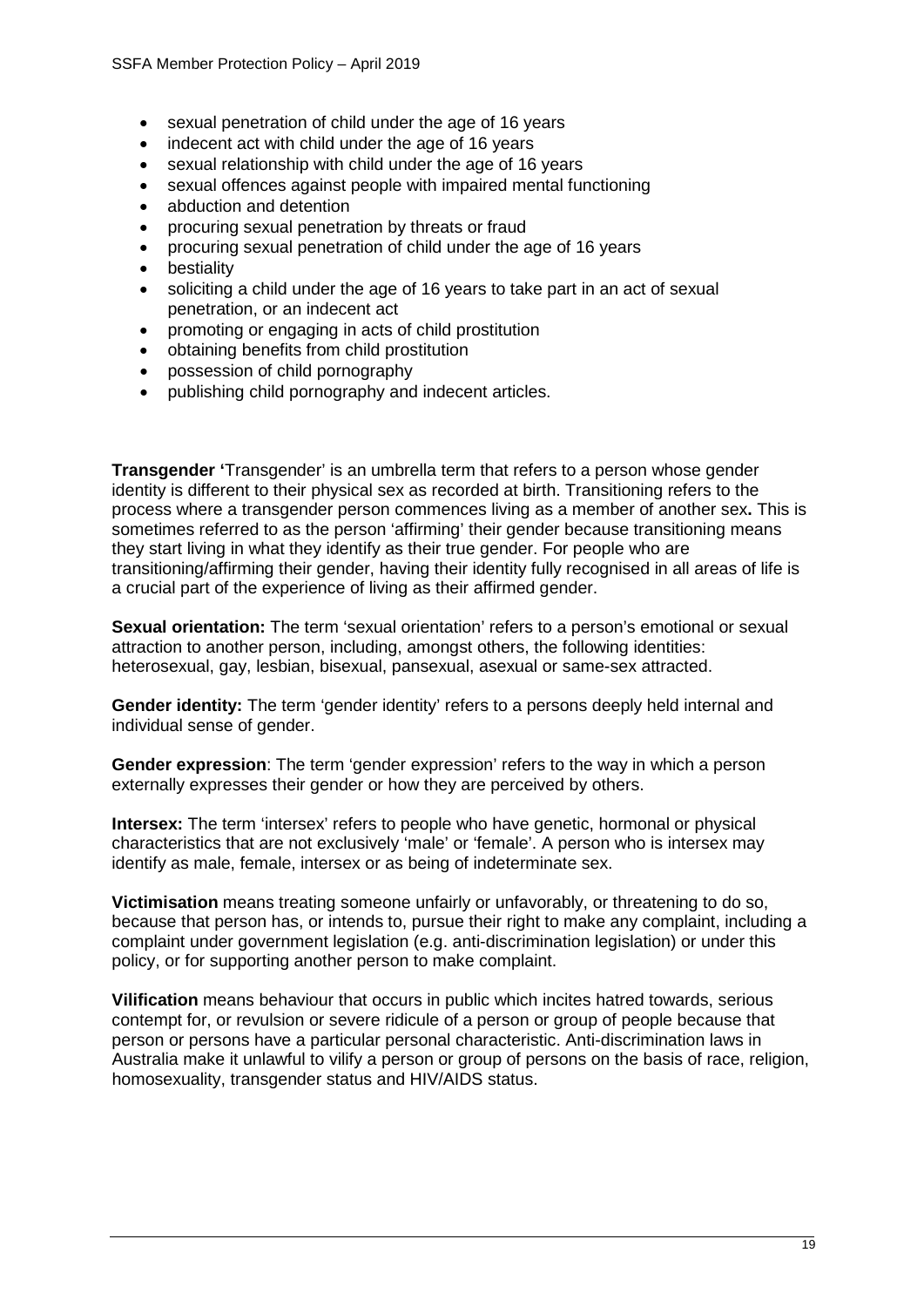## **PART B: MEMBER PROTECTION OFFICERS**

A member protection officer is the first point of call in a club or sporting organisation for any enquiries, concerns or complaints about harassment and abuse. The officer provides confidential information and moral support to the person with the concern or who is alleging harassment. The officer is integral to the successful implementation of SSFA's [Member](http://www.ausport.gov.au/ethics/memprotpol.asp)  [Protection Policy.](http://www.ausport.gov.au/ethics/memprotpol.asp)

Member protection officers do not investigate or resolve conflicts or try to bring the complainant and the person complained about together. They help the complainant deal with any emotions they may have about what has happened and operate as a sounding board as the complainant decides what they want to do. The officer may accompany the complainant in anything they decide to do, if it seems appropriate and they are happy to do it. In summary, the member protection officer role involves:

- listening
- providing support (but not taking over)
- providing information and options about what a person might do (but not advice)
- supporting the complainant in taking the matter further if that is what the complainant wants, and the officer feels able to do it
- keeping up-to-date with information on harassment, discrimination and other forms of inappropriate behaviour
- understanding their sport's policies and procedures in relation to harassment and discrimination
- being accessible, approachable and able to maintain confidentiality
- operating regionally as a Member Protection Officer by being available to other sports in the region.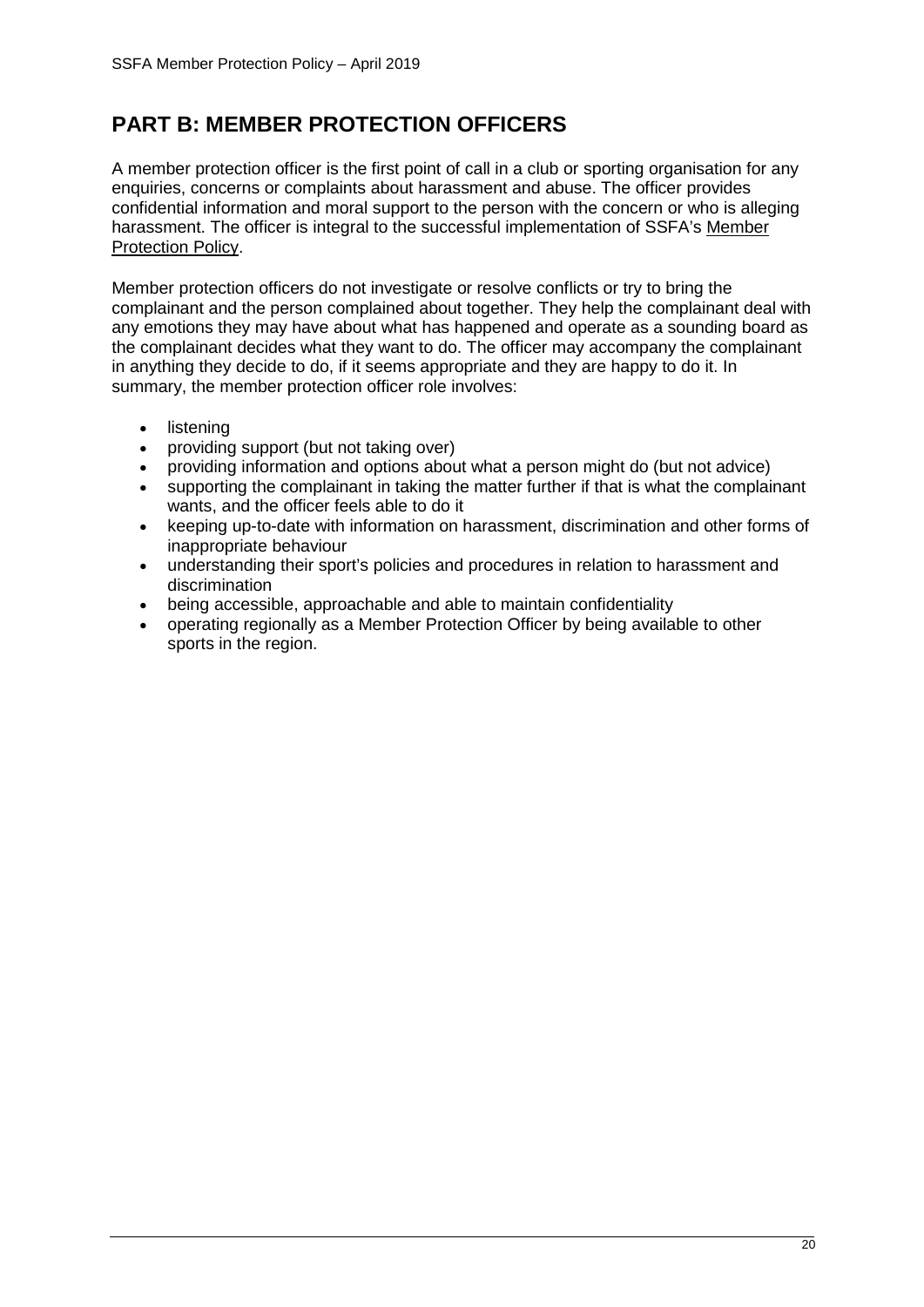## **PART C**: **CODES OF BEHAVIOUR**

We seek to provide a safe, fair and inclusive environment for everyone involved in our organisation and in our sport.

To achieve this, we require certain standards of behavior by players/athletes, coaches, officials, administrators, parents/guardians (of child participants) and spectators.

Our codes of behaviour are underpinned by the following core values.

- To act within the rules and spirit of our sport.
- To display respect and courtesy towards everyone involved in our sport and prevent discrimination and harassment.
- To prioritize the safety and well-being of children and young people involved in our sport.
- To encourage and support opportunities for participation in all aspects of our sport.

#### **General Code of Behaviour**

**A member of Sutherland Shire Football Association, an affiliated club or a person required to comply with the Association's Member Protection policy must meet the following requirements with respect to conduct during any activity held or sanctioned by SSFA.**

- 1. Respect the rights, dignity and worth of others.
- 2. Be fair, considerate and honest in all dealing with others.
- 3. Be professional in, and accept responsibility for, your actions.
- 4. Make a commitment to providing quality service.

5. Be aware of, and maintain an uncompromising adhesion to high standards, rules, regulations and policies.

6. Operate within the rules of the sport including national and international guidelines.

7. Do not use your involvement with SSJSFA or an affiliated club to promote your own beliefs, behaviours or practices where these are inconsistent with those of SSJSFA or an affiliated club.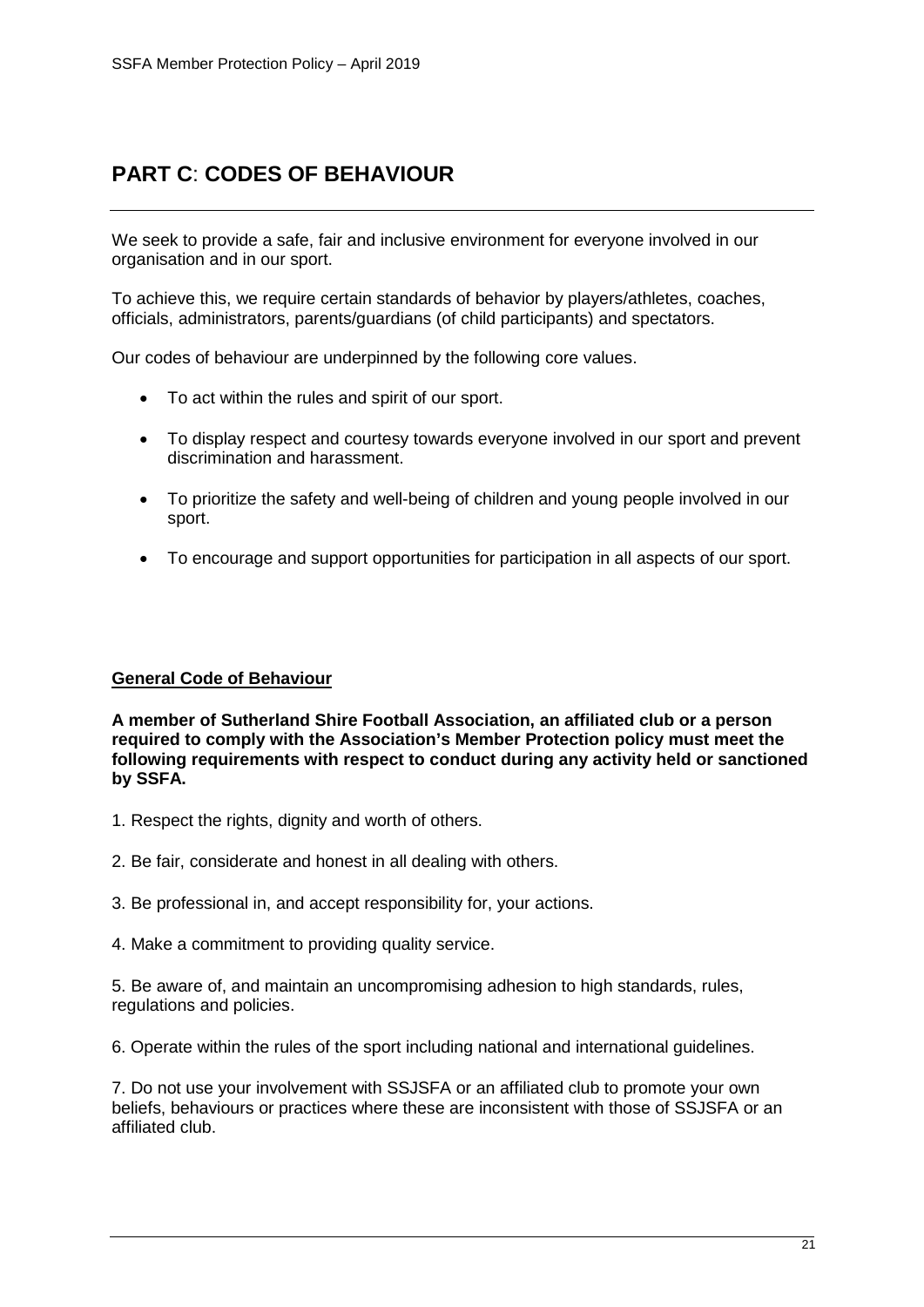8. Demonstrate a high degree of individual responsibility especially when dealing with persons under 18 years of age.

9. Avoid unaccompanied and unobserved activities with persons under 18 years of age, wherever possible.

10. Be aware of responsibilities under the Child Protection Act and report any matters as required under the mandatory reporting requirements of the Child Protection Act.

11. Refrain from any form of harassment, discrimination or racial vilification of others.

12. Refrain from any behaviour that may bring SSJSFA an affiliated club or football into disrepute.

13. Provide a safe environment for the conduct of the activity.

14. Show concern and caution towards others who may be sick or injured.

15. Be a positive role model.

#### **Coach Code of Behaviour**

In addition to SSFA's General Code of Behaviour, you must meet the following requirements with respect to your conduct during any activity held or sanctioned by SSFA, a member association or an affiliated club and in your role as a coach appointed by SSFA a member association or an affiliated club:

1. Do not tolerate acts of aggression.

2. Provide feedback to players and other participants in a manner sensitive to their needs. Avoid overly negative feedback.

3. Recognise players' rights to consult with other coaches and advisers. Cooperate fully with other specialists (for example, sports scientists, doctors and physiotherapists).

4. Treat all players fairly within the context of their sporting activities, regardless of gender, race, place of origin, athletic potential, colour, sexual orientation, religion, political beliefs, socio-economic status and other conditions.

5. Encourage and facilitate players' independence and responsibility for their own behaviour, performance, decisions and actions.

6. Involve the players in decisions that affect them.

7. Encourage players to respect one another and to expect respect for their worth as individuals regardless of their level of play.

8. Ensure that the tasks and/or training set are suitable for age, experience, ability, and physical and psychological conditions of the players.

9. Ensure any physical contact with players is appropriate to the situation and necessary for the player's skill development.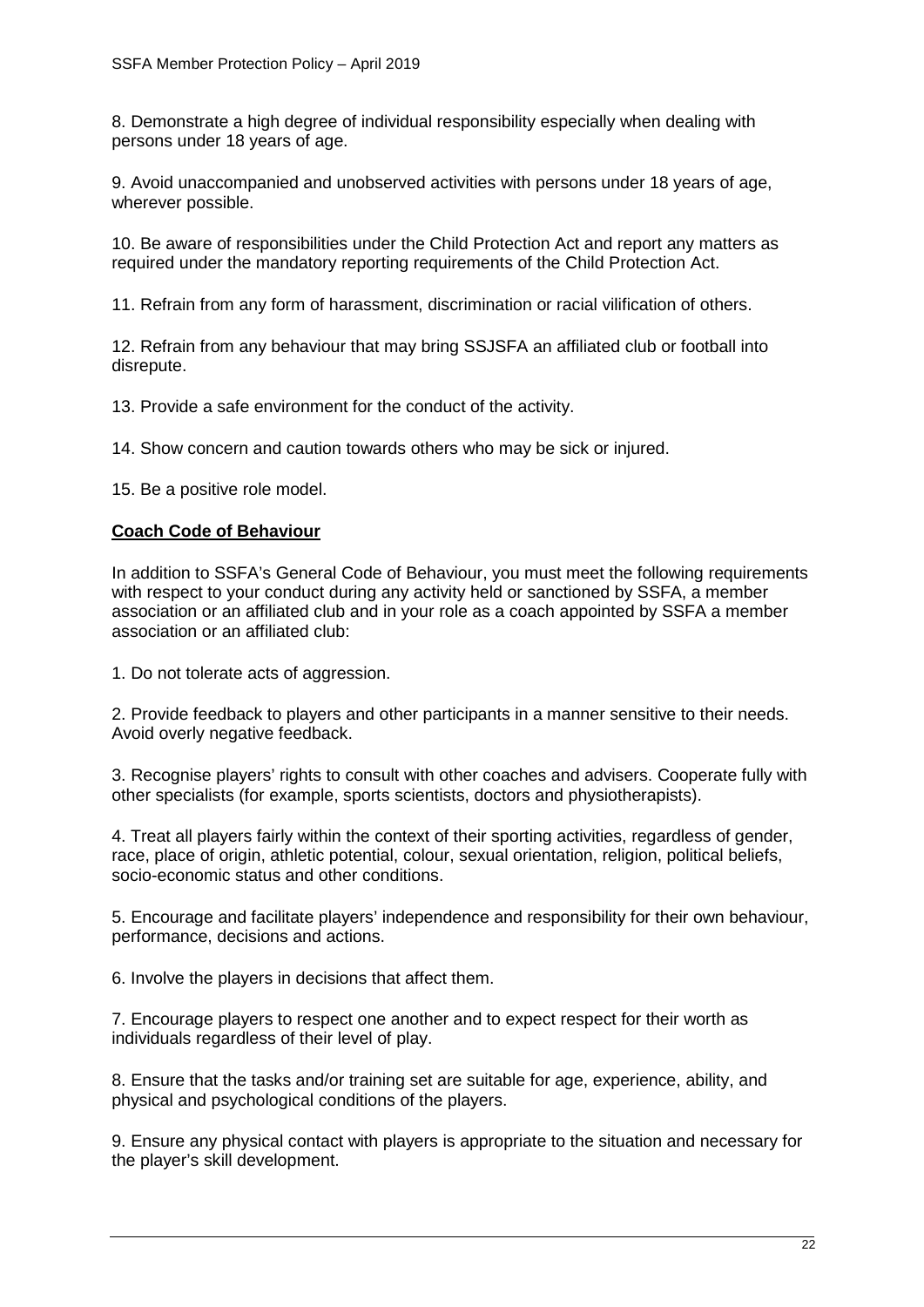10. Be acutely aware of the power that you as a coach develop with your players in the coaching relationship and avoid any sexual intimacy with players that could develop as a result.

11. Avoid situations with your players that could be construed as compromising.

12. Actively discourage the use of performance enhancing drugs, and the use of alcohol, tobacco and illegal substances.

13. Do not exploit any coaching relationship to further personal, political or business interests at the expense of the best interest of your players.

14. Accept and respect the role of officials in ensuring that competitions are conducted fairly and according to established rules.

15. Know and abide by rules, regulations and standards, and encourage players to do likewise. Accept both the letter and the spirit of the rules.

16. Be honest and ensure that qualifications are not misrepresented.

#### **Player Code of Behaviour**

In addition to the General Code of Behaviour, players must meet the following requirements with respect to their conduct during any activity held or sanctioned by SSFA or an affiliated club.

- 1. Respect the rights, dignity and worth of fellow players, coaches, officials and spectators.
- 2. Do not tolerate acts of aggression.
- 3. Respect the talent, potential and development of fellow players and competitors.
- 4. Care for and respect the equipment provided to you as part of your program.

5. Be frank and honest with your coach concerning illness and injury and your ability to train fully within the program requirements.

6. Avoid intimate relationships with your coach.

7. Conduct yourself in a professional manner relating to language, temper and punctuality.

8. Maintain high personal behaviour standards.

9. Abide by the rules and respect the decision of the official, making all appeals through the formal process and respecting the final decision.

10. Be honest in your attitude and preparation to training. Work equally hard for yourself and your team.

11. Cooperate with coaches and staff in development of programs to adequately prepare you for competition at the highest level.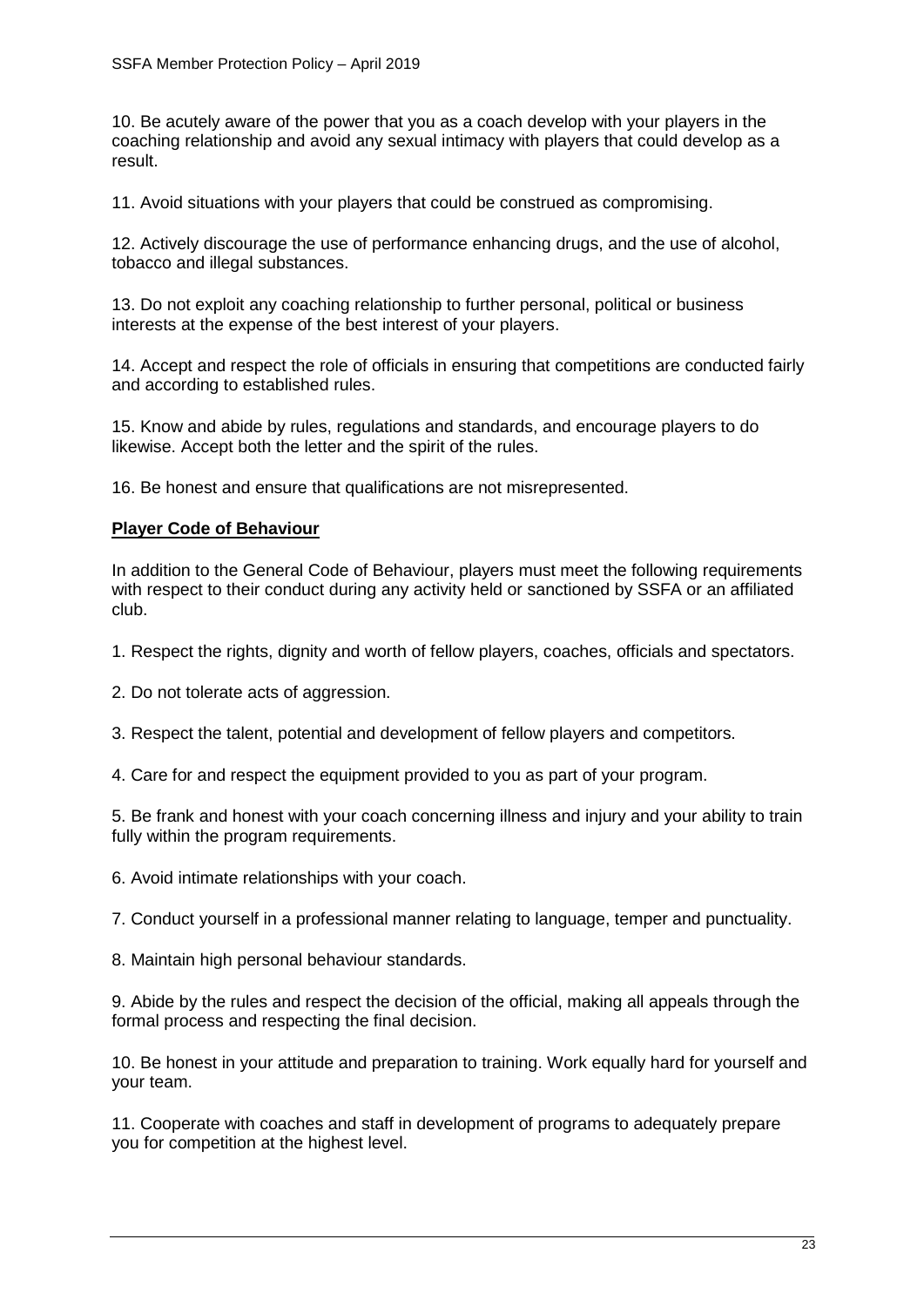#### **Officials/Administrators Code of Behaviour**

In addition to the General Code of Behaviour, all officials/administrators must meet the following requirements with respect to their conduct during any activity held or sanctioned by SSFA or an affiliated club.

- 1. Place the safety and welfare of the players/participants above all else.
- 2. Accept responsibility for all actions taken.
- 3. Be impartial.
- 4. Avoid any situation which may lead to a conflict of interest.
- 5. Be courteous, respectful and open to discussion and interaction.
- 6. Value the individual in sport.

#### **Parent/Guardian Code of Behaviour**

Parents/Guardians of a player/participant in any activity held by or under the auspices of SSFA or an affiliated club, must meet the following requirements with respect to their conduct during any such activity or event:

- 1 Respect the rights, dignity and worth of others.
- 2. Remember that your child participates in sport for their own enjoyment, not yours.
- 3. Focus on your child's efforts and performance rather than winning or losing.

4. Never ridicule or yell at your child and other children for making a mistake or losing a competition.

5. Show appreciation for good performance and skillful plays by all players (including opposing players).

6. Demonstrate a high degree of individual responsibility especially when dealing with or in the vicinity of persons under 18 years of age.

7. Respect officials' decisions and teach children to do likewise.

8. Do not physically or verbally abuse or harass anyone associated with the sport (player, coach, umpire and so on).

9. Respect the rights, dignity and worth of every young person regardless of their gender, ability, cultural background or religion.

10. Be a positive role model.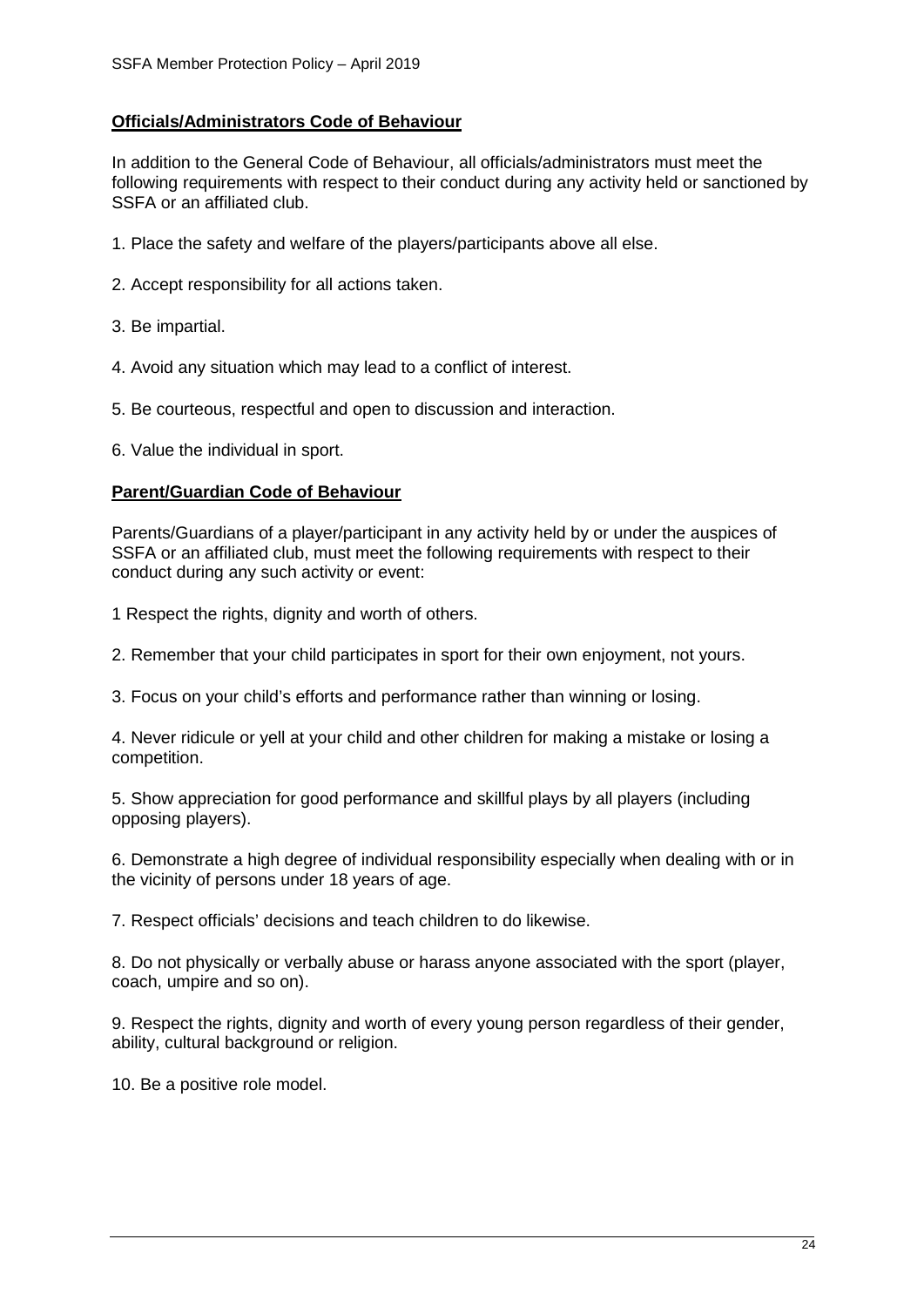#### **Spectator Code of Behaviour**

As a spectator in any activity held by or under the auspices of SSJSFA a member association or an affiliated club, you must meet the following requirements with respect to your conduct during any such activity or event:

1. Respect the decisions of officials and teach young people to do the same.

2. Never ridicule or scold a young player for making a mistake. Positive comments are motivational.

3. Condemn the use of violence in any form, whether it is by other spectators, coaches, officials or players.

4. Show respect for your team's opponents. Without them there would be no game.

5. Do not use violence, harassment or abuse in any form (that is, do not use foul language, sledge or harass players, coaches, officials or other spectators).

6. Respect the rights, dignity and worth of every person regardless of their gender, ability, cultural background or religion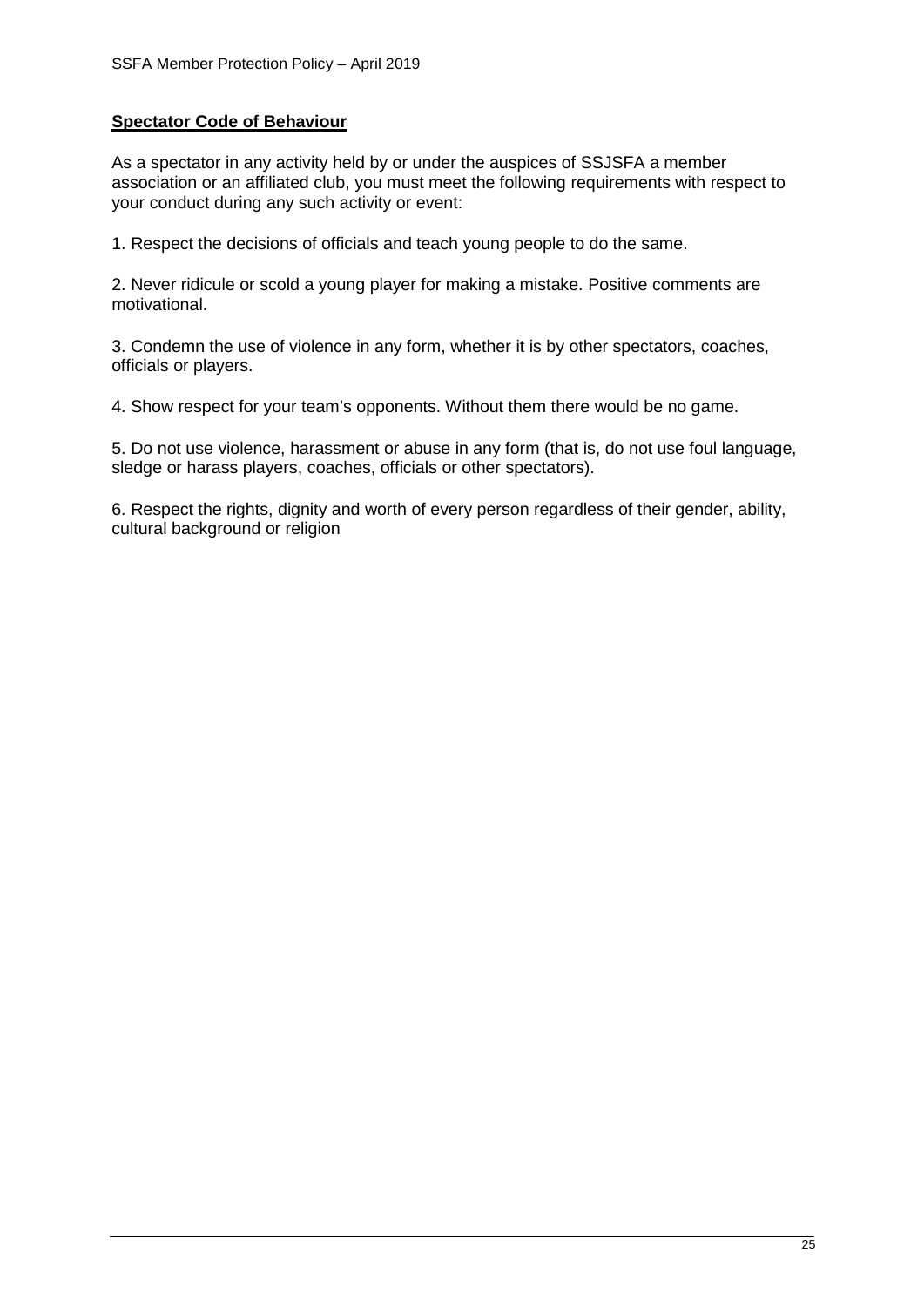## **PART D: WORKING WITH CHILDREN CHECK REQUIREMENTS**

Working with Children Checks aim to create a child-safe environment and to protect children and young people involved in our sport from physical and sexual harm. The SSFA must comply with the policy as stipulated under law and FNSW. The FNSW policy is included on the FNSW website at:

 ["https://42f6uk1prw8cdcjbf1vj9lce-wpengine.netdna-ssl.com/wp](https://42f6uk1prw8cdcjbf1vj9lce-wpengine.netdna-ssl.com/wp-content/uploads/2017/12/FNSW-Working-with-Children-Check-Policy-29012018.pdf)[content/uploads/2017/12/FNSW-Working-with-Children-Check-Policy-29012018.pdf"](https://42f6uk1prw8cdcjbf1vj9lce-wpengine.netdna-ssl.com/wp-content/uploads/2017/12/FNSW-Working-with-Children-Check-Policy-29012018.pdf).

They assess the suitability of people to work with children and young people and can involve:

- criminal history checks;
- signed declarations;
- referee checks; and
- other relevant background checks to assess a person's suitability to work with children and young people.

#### **Travelling to other states or territories**

It is important to remember that when travelling to other states or territories, representatives of sporting organisations must comply with the legislative requirements of that state or territory.

In certain jurisdictions, temporary, time limited exemptions from working with children checks may be available for interstate visitors with a Working with Children Check in NSW

The laws providing interstate exemptions are not consistent across Australia.

If an employee or volunteer for your organisation is travelling interstate to do work that would normally require a working for children check, you will need to check the relevant requirements of that state or territory.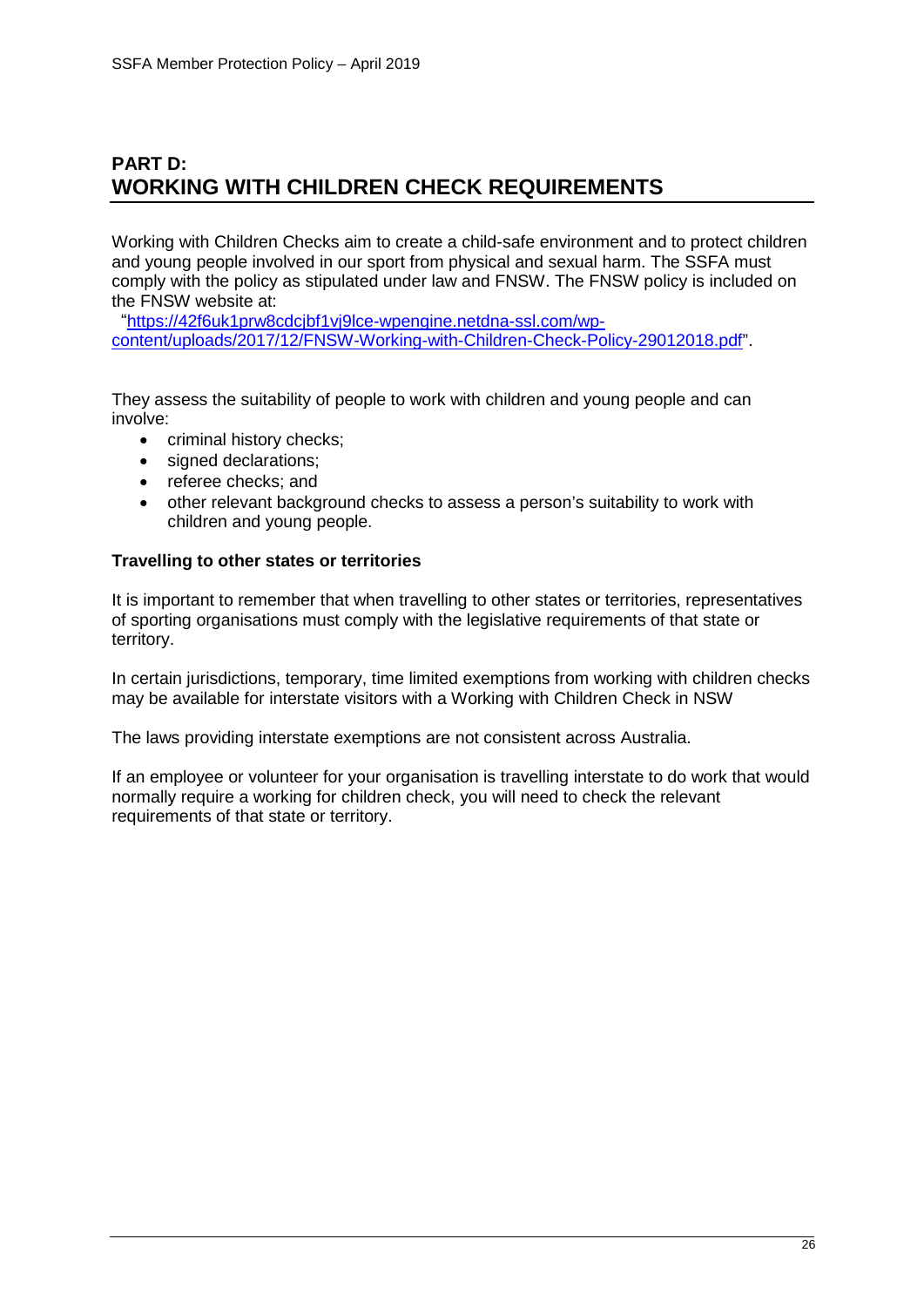## **PART E: PROCEDURES E1 COMPLAINT HANDLING PROCEDURES**

*SSFA* is committed to supporting people associated with our sport to make and resolve any complaints they may have in a fair, timely and effective way.

**We will endeavour to deal with complaints on a confidential basis**. We will not provide information about the complaint to another person without the complainant's consent, except if the law requires us disclose this information or it is necessary to properly deal with the complaint. To ensure fairness for everyone involved, we will provide the full details of the complaint to the person or people against whom the complaint has been made and ask for their response. As a result, it may be difficult for us to resolve complaints made anonymously.

We will provide **informal and formal procedures** to deal with complaints. Individuals and organisations can also make **complaints to external organisations** under antidiscrimination, child protection and other relevant laws.

## **Informal approaches**

#### **Step 1: Talk with the other person** (if safe, reasonable and appropriate)

If you feel confident and comfortable to do so, you can approach the other person to discuss the issues and try and resolve the problem directly.

#### **Step 2: Contact a Member Protection Officer**

We encourage you to talk with one of our Member Protection Officers, General Manager, Football Manager or other designated official if

- step 1 (above) is not appropriate;
- you are not sure how to handle the problem by yourself;
- you want to talk confidentially with someone and find out what options are available to address your concern; or
- the concern continues after you approached the other person.

The names and contact details for our MPO are available through the SSFA General Manager or SSFA Office.

The MPO *or designated official* will:

- ask how you would like your concern to be resolved and if you need support
- seek to provide different options for you to address your concern
- act as a support person, if you wish
- refer you to an appropriate person (e.g. a mediator) to help you address your concern, if appropriate
- inform the relevant government authorities and/or police, if required by law to do so
- where possible and appropriate, maintain confidentiality.

#### **Step 3: Decide how to address your concern**

After talking with the MPO *or designated official*, you may decide:

- there is no problem:
- the problem is minor and you do not wish to take the matter forward;
- to try and resolve the problem yourself, with or without a support person;
- to resolve the problem with the help of someone impartial, such as a mediator; or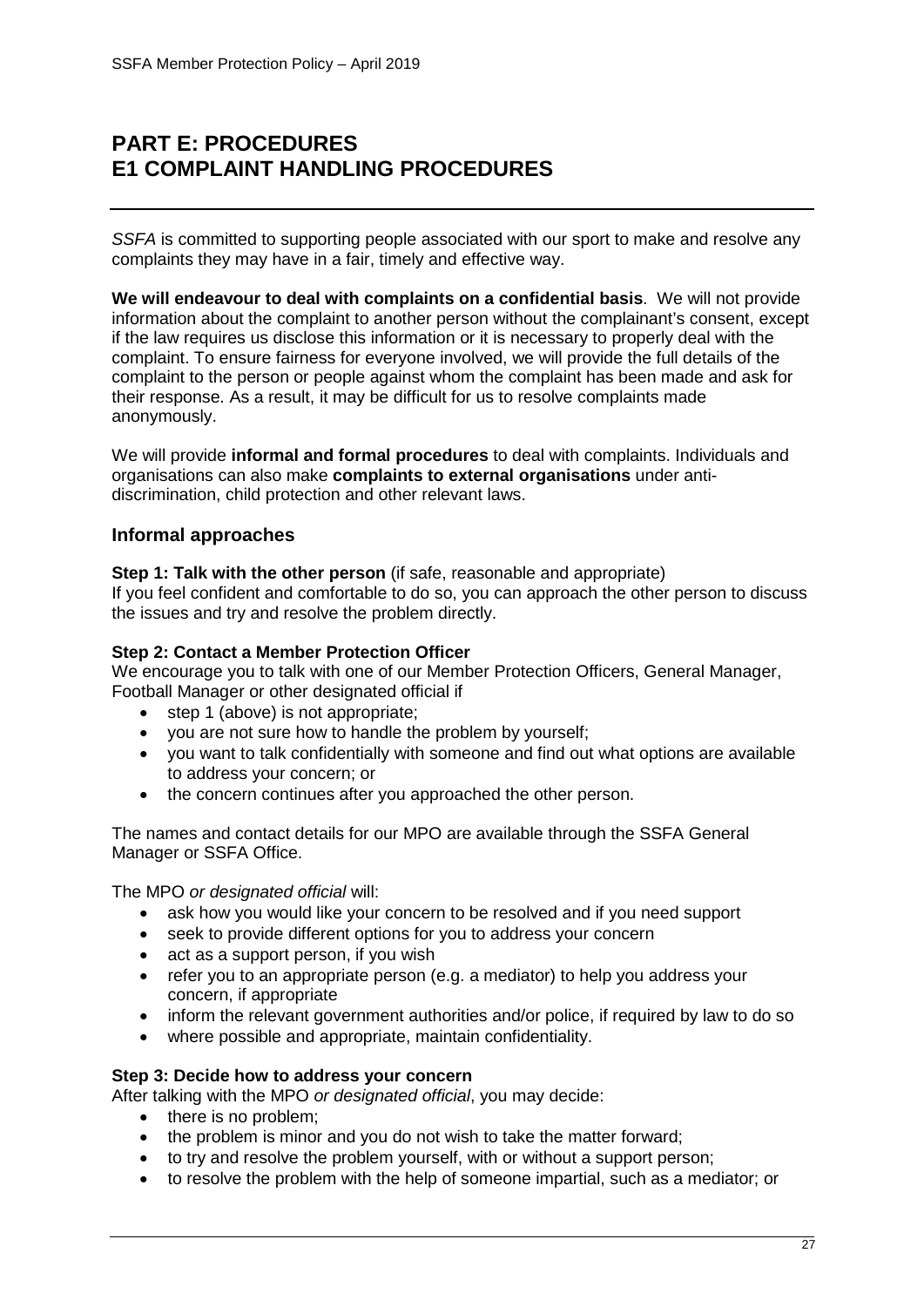• to resolve the matter through a formal process.

## **Formal approaches**

#### **Step 4: Making a formal complaint**

If it is not possible or appropriate to resolve your complaint through an informal process, you may:

- make a formal complaint in writing to the *General Manager and/or Member Protection Officer.*
- approach a relevant external agency, such as an anti-discrimination or equal opportunity commission, for advice and assistance.

After receiving a formal complaint, and based on the material you provide, the *General Manager in consultation with the MPO* will decide whether:

- he or she is the most appropriate person to receive and handle the complaint;
- the nature and seriousness of the complaint requires a formal resolution procedure and if so, may refer the complaint to the SSFA Executive Committee who may decide
- to refer the complaint to **mediation;**
- to appoint a person to **investigate** the complaint;
- to refer the complaint to a **Judiciary Committee hearing;**
- to refer the matter to the **police or other appropriate authority**; and/or
- to implement any interim arrangements that will apply until the complaint process is completed.

In dealing with your formal complaint, SSFA officials involved will consider:

- whether he or she has had any personal involvement in the circumstances and if so, whether it is appropriate someone else should handle the complaint;
- your wishes, and the wishes of the respondent, regarding how the complaint should be handled;
- the relationship between you and the respondent (e.g. an actual or perceived power imbalance between you and the respondent);
- whether the facts of the complaint are in dispute; and
- the urgency of the complaint, including the possibility that you might face further unacceptable behaviour while the complaint process is underway.

SSFA persons dealing with the complaint will, where appropriate and/or necessary:

- provide the information received from you to the other person(s) involved and ask for a response;
- decide if there is enough information to determine whether the matter alleged in your complaint did or did not occur; and/or
- determine what, if any, further action to take, including referring the matter for investigation or disciplinary action in accordance with this policy.

## **Step 5: Investigating the complaint**

In some cases, an investigation may be required to determine the facts surrounding the complaint. Our investigations procedure is outlined in *section E4.* 

Following the investigation, a written report will be provided to *the SSFA Executive Committee and/or Judiciary Committee*

• If the complaint is referred to **mediation**, we will follow the steps as agreed by you, the respondent and the mediator.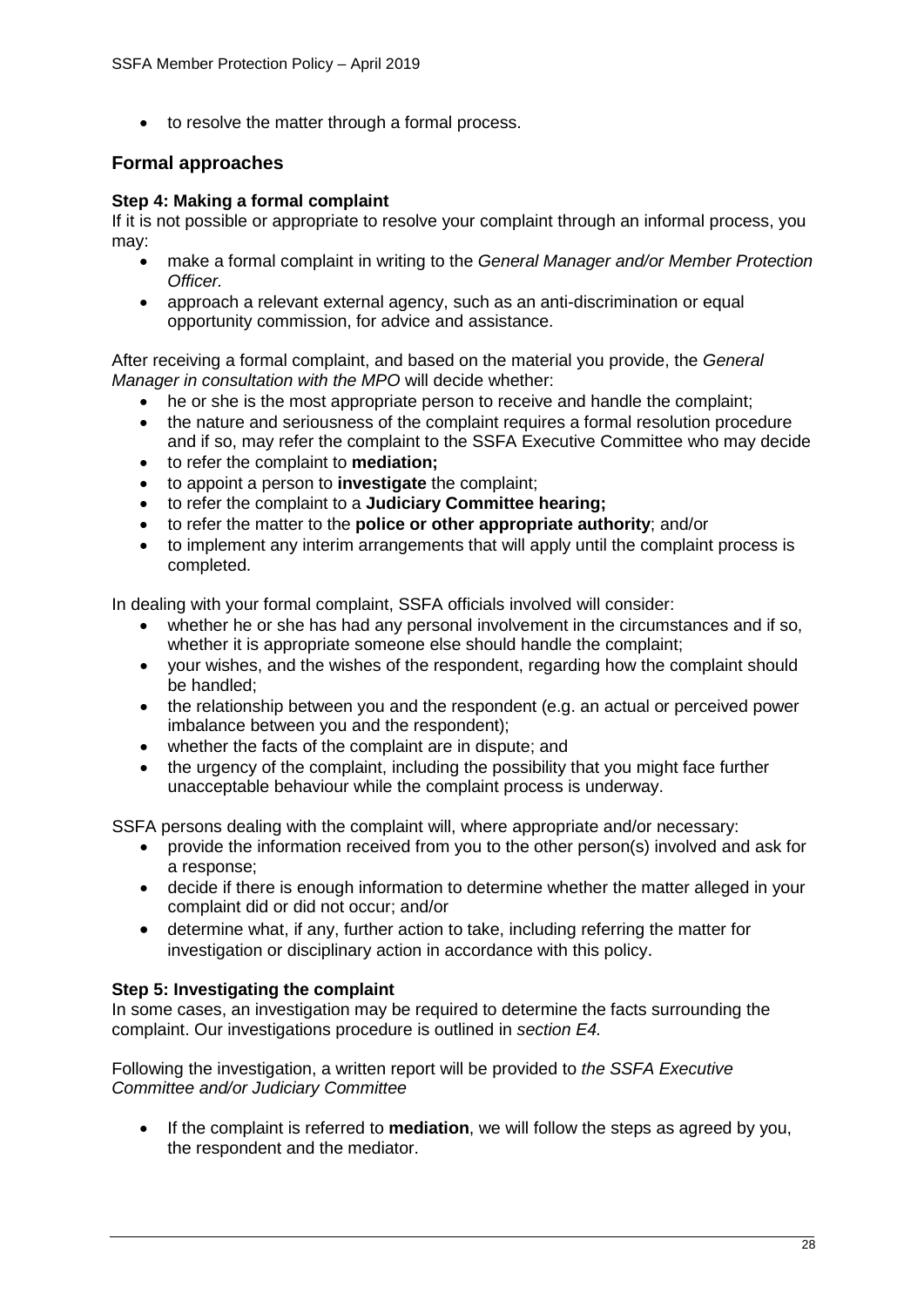- If the complaint is referred to a **Judiciary Committee hearing**, the hearing will be conducted according to the steps outlined in *Rule 3 of the SSFA By Laws* and section 3 of the SSFA Constitution.
- If the complaint is referred to the **police or another external agency**, we will endeavour to provide all reasonable assistance required by the police or the agency.

*Any costs incurred by us relating to the complaint process set out in this policy (e.g. investigation, mediation and/or a tribunal hearing) are to be met by SSFA unless otherwise determined by the SSFA Executive Committee*

#### **Step 6: Reconsidering a complaint or appealing a decision**

If the matter is referred to mediation and is not resolved at mediation, you may request that *the SSFA* reconsider the complaint in accordance with Step 3.

In accordance with *SSFA rules* you or the respondent(s) may also appeal a decision made at a Judiciary hearing. The grounds and process for appeals are set out in *Section E of the SSFA Constitution and By Law 4* of the SSFA rules

#### **Step 7: Documenting the resolution**

A record of the complaint, the steps taken to resolve it and the outcome must be stored in a confidential and secure place. If the complaint was dealt with at the state level, the information will be stored by the state association. If the matter is of a serious nature, or if it was dealt with at the national level, the information will be stored by *FFA* and a copy stored by SSFA and the state association.

#### **Approaching external organisations**

If you feel that you have been harassed or discriminated against, you can seek advice from the NSW anti-discrimination or equal opportunity commission. There is no obligation to make a formal complaint. However, if the commission advises you that the issues appear to be within its jurisdiction, you may choose to lodge a formal complaint with the commission.

The commission may investigate your complaint. The commission may also attempt to conciliate the complaint on a confidential basis. If this fails, or if it is not appropriate, the complaint may go to a formal hearing. The tribunal will make a finding and decide what action, if any, will be taken.

If you do lodge a complaint with the commission, an appropriate person from our organisation (e.g. an MPO) will be available to support you during the process. You may also wish to have a legal representation, particularly if the complaint goes to a formal hearing.

**Contact details for the state and territory anti-discrimination and equal opportunity commissions** are available on the Play by the Rules website: ["http://www.playbytherules.net.au/resources/quick-reference-guide"](http://www.playbytherules.net.au/resources/quick-reference-guide).

Serious incidents, such as assault or sexual assault, should be reported to the police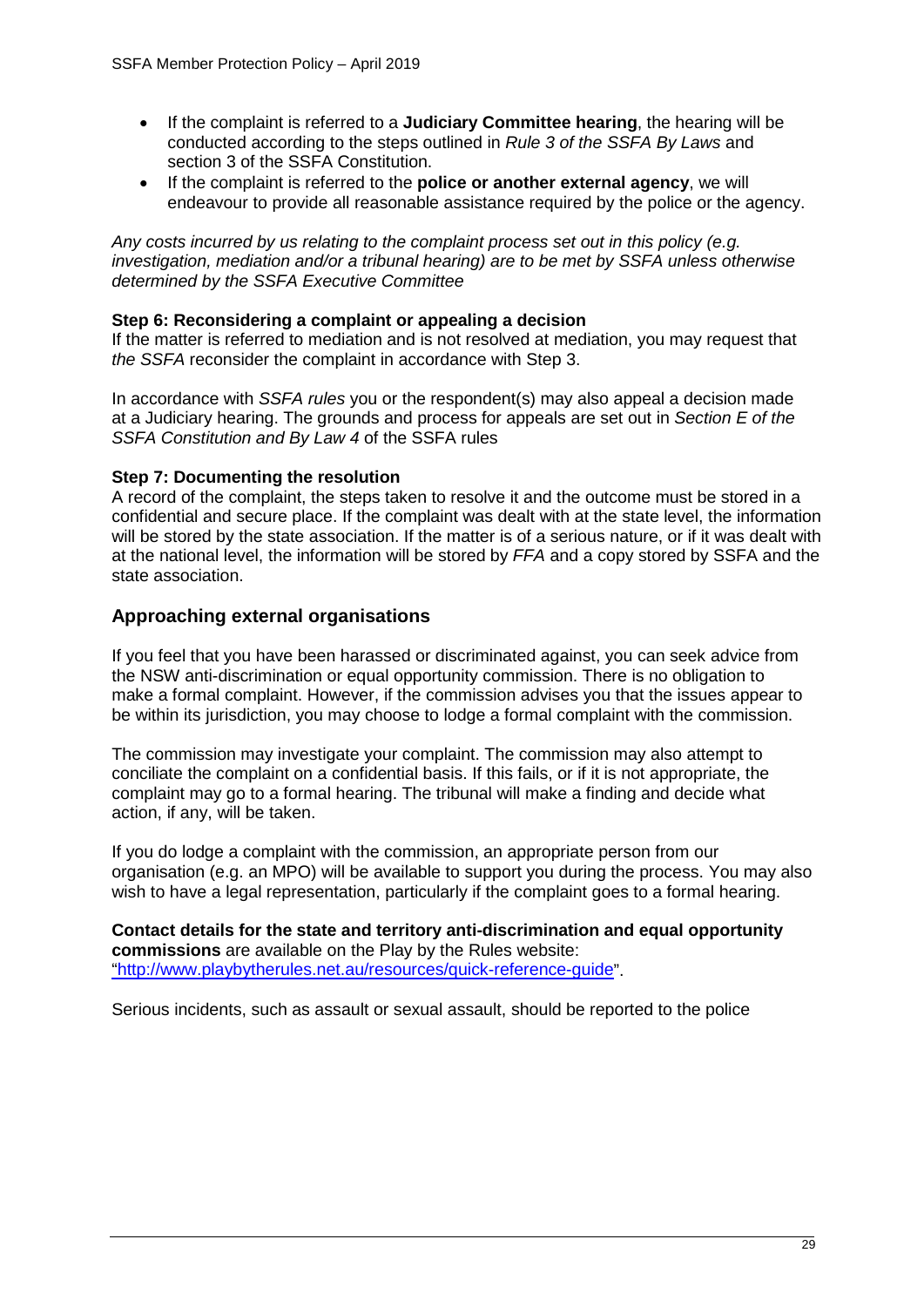## **E2: PROCEDURE FOR HANDLING ALLEGATIONS OF CHILD ABUSE**

#### **If you believe a child is in immediate danger or a life-threatening situation**, **contact the Police immediately on 000**.

Fact sheets on reporting allegations of child abuse in different states and territories are available at ["www.playbytherules.net.au"](http://www.playbytherules.net.au/)

We will treat any allegation of child abuse or neglect promptly, seriously and with a high degree of sensitivity.

All people working with *SSFA* in a paid or unpaid capacity have a duty to report any concerns to the appropriate authorities, following the steps outlined below.

#### **Step 1: Receive the allegation**

If a child or young person raises with you an allegation of child abuse or neglect that relates to them or to another child, it is important that you listen, stay calm and be supportive.

| Do                                                                                   | Don't                                                                                           |
|--------------------------------------------------------------------------------------|-------------------------------------------------------------------------------------------------|
| Make sure you are clear about what the child<br>has told you                         | Do not challenge or undermine the child                                                         |
| Reassure the child that what has occurred is<br>not his or her fault                 | Do not seek detailed information, ask leading<br>questions or offer an opinion.                 |
| Explain that other people may need to be<br>told in order to stop what is happening. | Do not discuss the details with any person<br>other than those detailed in these<br>procedures. |
| Promptly and accurately record the<br>discussion in writing.                         | Do not contact the alleged offender.                                                            |

#### **Step 2: Report the allegation**

- Immediately report any allegation of child abuse or neglect, or any situation involving a child at risk of harm, to the police and/or the relevant child protection agency. You may need to make a report to both.
- Contact the relevant child protection agency or police for advice if there is **any** doubt about whether the allegation should be reported.
- If the allegation involves a person to whom this policy applies, then also report the allegation to the *General Manager and/or the MPO* of *SSFA* so that he or she can manage the situation.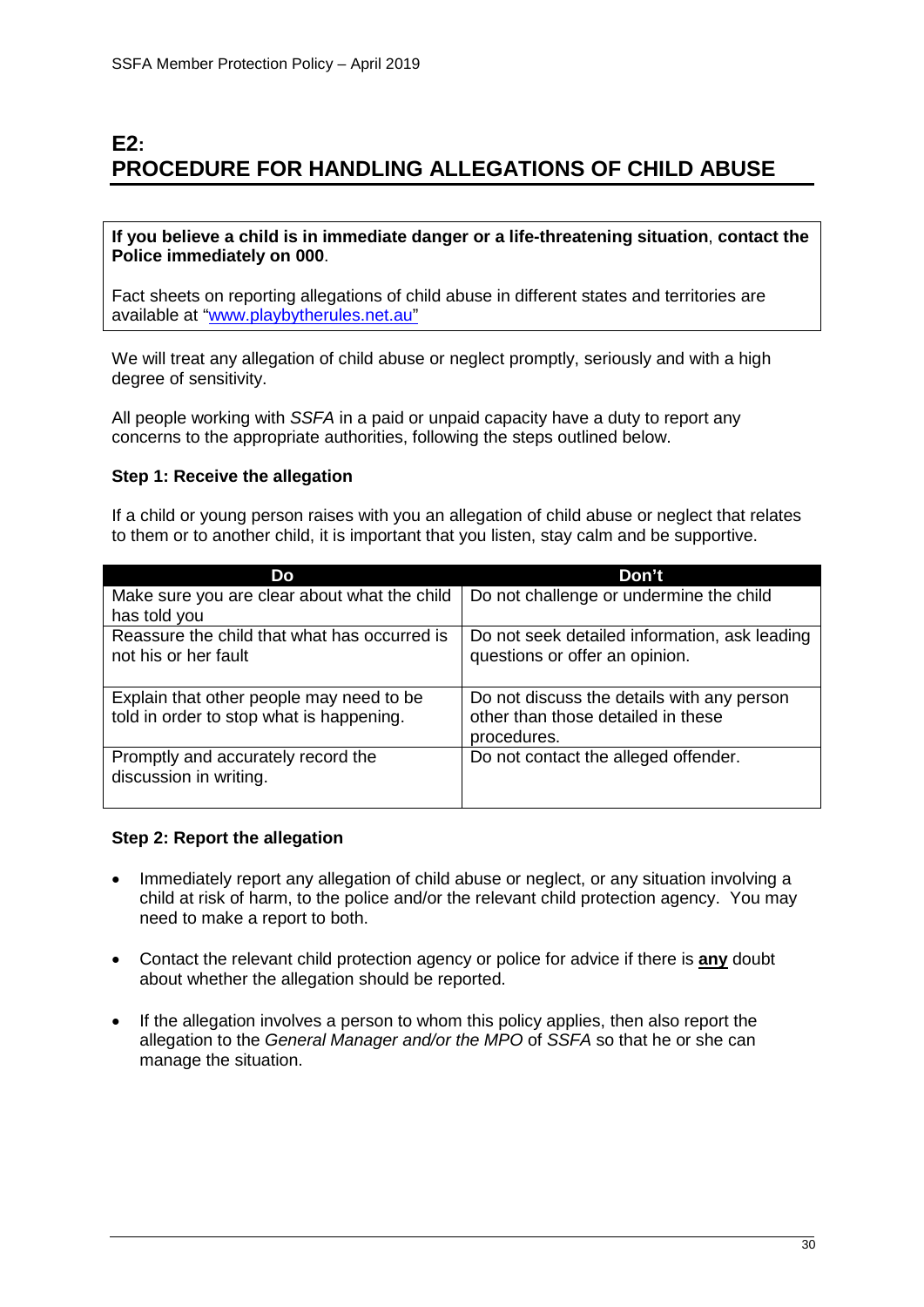#### **Step 3: Protect the child and manage the situation**

- The *General Manager and/or other designated official* will assess the immediate risks to the child and take interim steps to ensure the child's safety and the safety of any other children. This may include redeploying the alleged offender to a position where there is no unsupervised contact with children, supervising the alleged offender or removing/suspending him or her until any investigations have been concluded. Legal advice should be sought before any interim steps are made if the person is an employee of *SSFA.*
- The *General Manager and/or other designated official* will consider what services may be most appropriate to support the child and his or her parent/s.
- The *General Manager and/or other designated official* will consider what support services may be appropriate for the alleged offender.
- The *General Manager and/or other designated official* will seek to put in place measures to protect the child and the alleged offender from possible victimisation and gossip.

#### **Step 4: Take internal action**

- At least three different investigations could be undertaken to examine allegations that are made against a person to whom this policy applies, including:
	- a criminal investigation (conducted by the police)
	- a child protection investigation (conducted by the relevant child protection agency)
	- a disciplinary or misconduct inquiry/investigation (conducted by *SSFA*
- *SSFA* will assess the allegations and determine what action should be taken in the circumstances. Depending on the situation, action may include considering whether the alleged offender should return to his or her position, be dismissed, banned or suspended or face other disciplinary action.
- If disciplinary action is undertaken, we will follow the procedures set out in *Clause 9* of our Member Protection Policy.
- Where required we will provide the relevant government agency with a report of any disciplinary action we take.
- **Contact details for advice or to report an allegation of child abuse**

| <b>New South Wales</b>        |                                             |
|-------------------------------|---------------------------------------------|
| <b>New South Wales Police</b> | Department of Family and Community Services |
| Non-urgent police assistance  | "www.service.nsw.gov.au"                    |
| Ph: 131 444                   | Ph: 132 111                                 |
| www.police.nsw.gov.au         | Office of Children's Guardian               |
|                               | www.kids.nsw.gov.au.                        |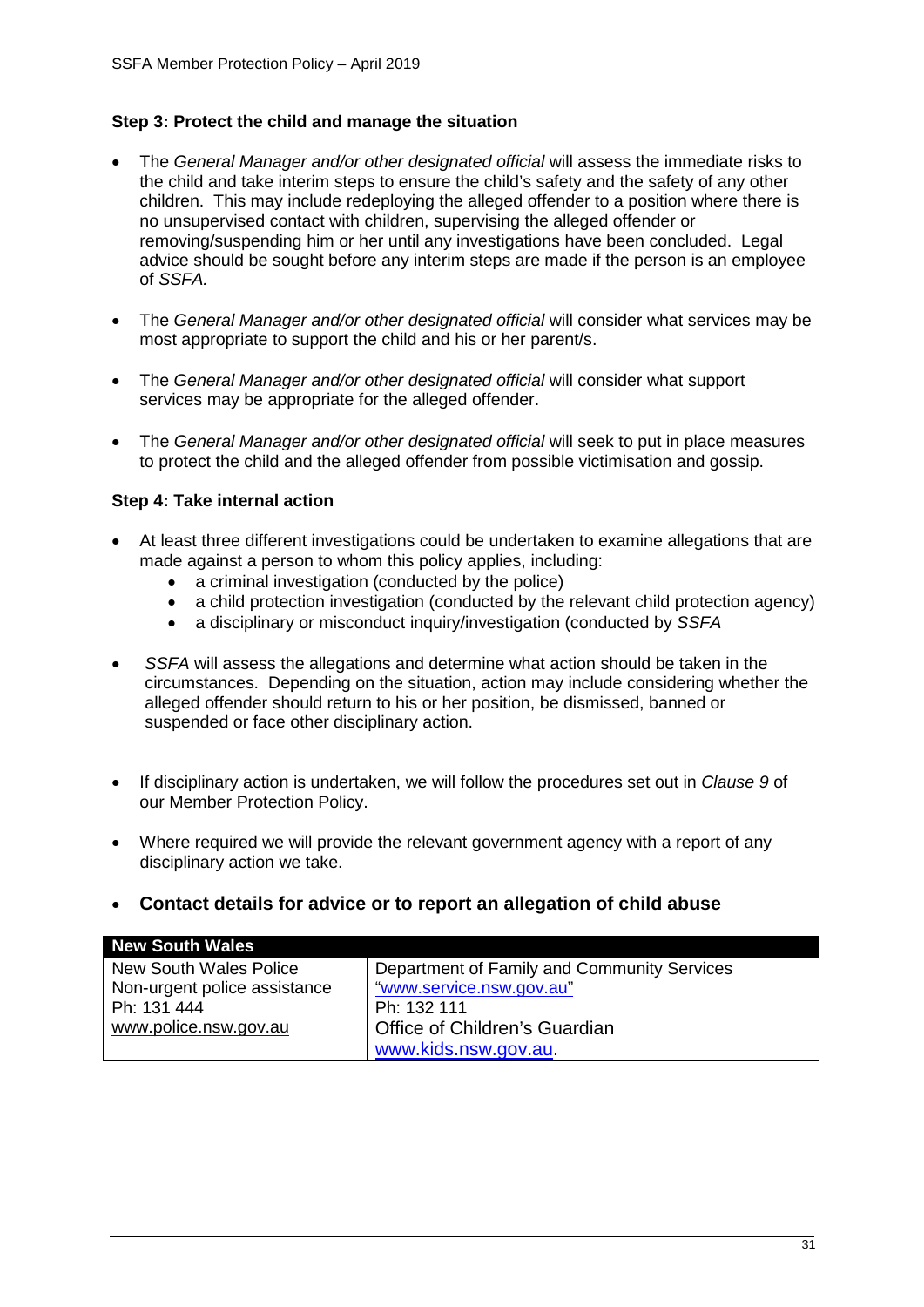## **E3: MEDIATION PROCEDURES**

Mediation is a process that seeks to resolve complaints with the assistance of an impartial person – the mediator.

The mediator does not decide who is right or wrong and does not tell either side what they must do. Instead, he or she helps those involved to discuss the issues and seeks to facilitate a mutually agreeable solution.

Our approach to mediation follows the steps set out below*.*

- 1. The *General Manager or other designated official* will appoint an appropriate mediator to help resolve the complaint. This will be done under the direction of *SSFA* and in consultation with the complainant and the respondent(s). The mediator will be an independent person in the context of the complaint, however this does not preclude a person with an association with *SSFA* acting as mediator.
- 2. The mediator will talk with the complainant and respondent(s) about how the mediation will take place and who will participate. At a minimum, the mediator will prepare an agenda of issues to be discussed.
- 3. All issues raised during mediation will be treated confidentially. We also respect the rights of the complainant and the respondent(s) to pursue an alternative process if the complaint is not resolved.
- 4. If the complaint is resolved by mediation, where appropriate the mediator may seek to ensure the parties execute a document that sets out the agreement that has been reached. This agreement will be signed by the complainant and the respondent(s). We expect the parties involved to respect and comply with the terms of the agreement.
- 5. If the complaint is not resolved by mediation, the complainant may:
	- write to *the SSFA General Manager or other designated official* to request that the *General Manager or other designated official* reconsider the complaint; and
	- approach any relevant external agency, such as an anti-discrimination or equal opportunity commission, to resolve the matter or refer the matter back to the SSFA Executive Committee for an alternative solution

We recognise that there are some **situations where mediation may not be appropriate**, including:

- when the people involved have completely different versions of the incident;
- when one or both parties are unwilling to attempt mediation; when there is a real or perceived power imbalance between the people involved;
- matters that involve serious allegations.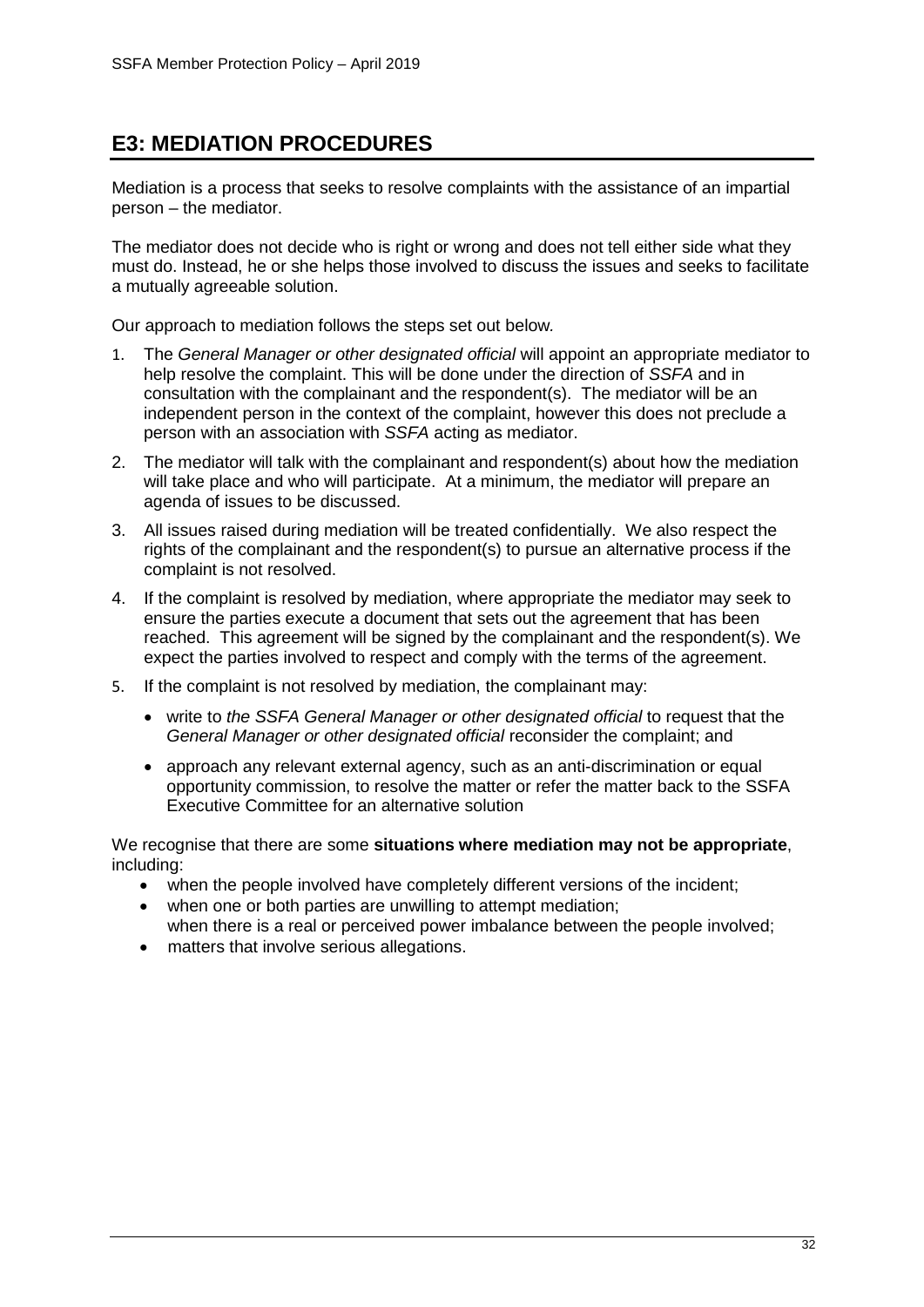## **E4: INVESTIGATION PROCEDURES**

There will be times when a complaint will need to be investigated and information gathered.

An investigation helps determine the facts relating to the incident, if requested, recommendations as to possible findings and next steps.

Any investigation we conduct will be fair to all people involved. The investigation process will be undertaken by an unbiased person.

If we decide that a complaint should be investigated, we will follow the steps outlined below.

- 1. We will provide a verbal and/or written brief to the investigator that sets out the terms of engagement and his or her roles and responsibilities.
- 2. The investigator may:
	- interview the complainant and record the interview in writing;
	- provide full details of the complaint to the respondent(s) so that they can respond
	- interview the respondent(s) to allow them to answer the complaint and record the interview in writing;
	- obtain statements from witnesses and collect other relevant evidence;
	- make a finding as to whether the complaint is:
		- **substantiated** (there is evidence to support the complaint)
		- **inconclusive** (there is insufficient evidence either way):
		- **unsubstantiated** (there is evidence to show that the complaint is unfounded);
		- **mischievous, vexatious or knowingly untrue**.
	- provide a report to *the SSFA Executive Committee and/or Judiciary Committee*  documenting the complaint, the investigation process, the evidence,) and, if requested, any findings and recommendations.
- 3. We will provide a report to the complainant and the respondent(s) documenting the complaint, the investigation process and summarising key points from the investigation.
- 4. The complainant and the respondent(s) will be entitled to support throughout this process from their chosen support person or adviser (e.g. *MPO or another person]*).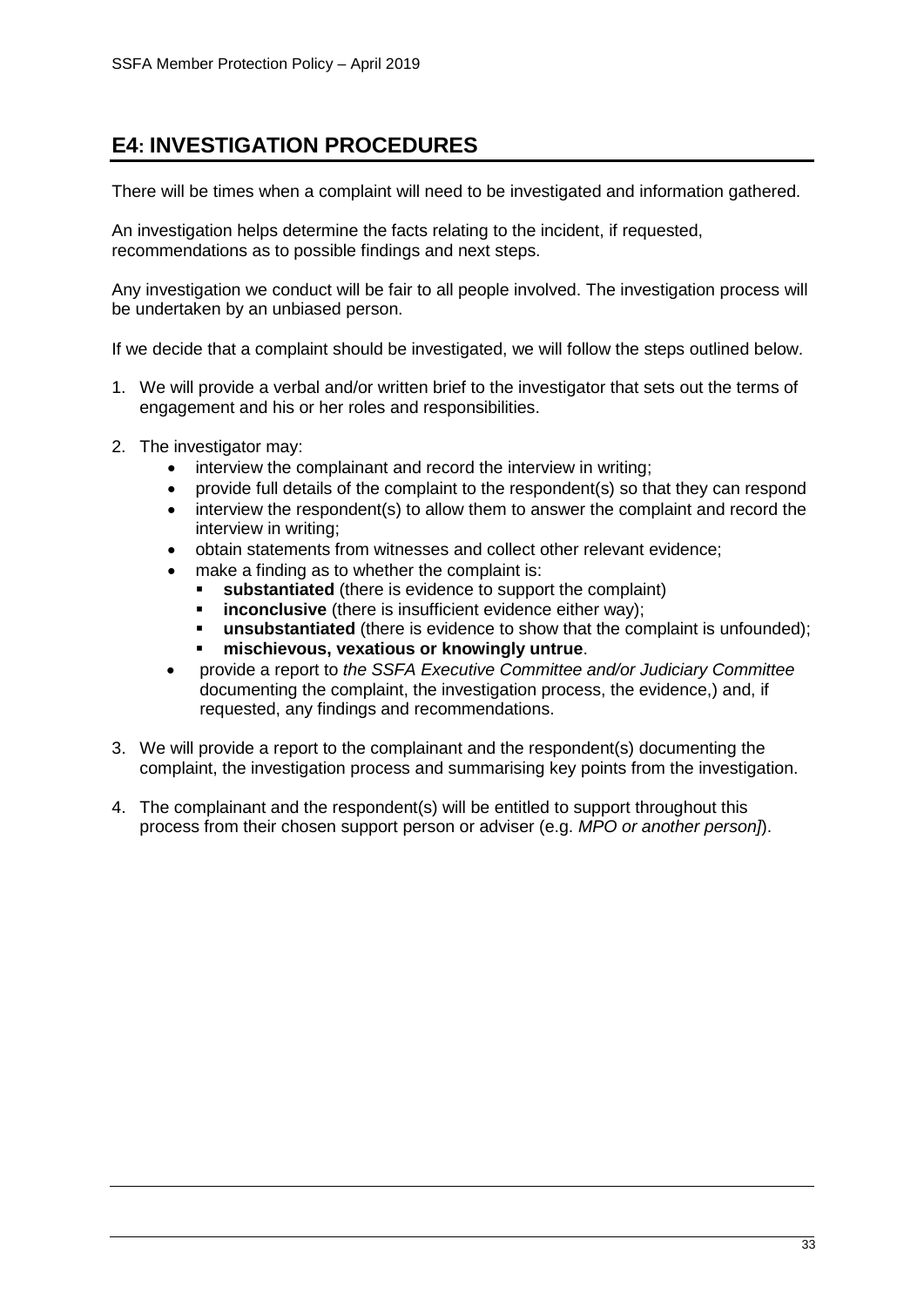## **F: ATTACHMENTS F1: RECORD OF INFORMAL COMPLAINT**

| Name of person receiving<br>complaint                                        |                                                                                                             |                                              |                                                         | Date:                               |
|------------------------------------------------------------------------------|-------------------------------------------------------------------------------------------------------------|----------------------------------------------|---------------------------------------------------------|-------------------------------------|
| Complainant's Name                                                           |                                                                                                             |                                              |                                                         |                                     |
|                                                                              | □ Over 18                                                                                                   |                                              | $\Box$ Under 18                                         |                                     |
| Role/status                                                                  | □ Administrator (volunteer)<br>□ Athlete/player<br>Coach/Assistant Coach<br>□ Employee (paid)<br>□ Official |                                              | □ Parent<br>□ Spectator<br>□ Support Personnel<br>Other |                                     |
| When/where did the<br>incident take place?                                   |                                                                                                             |                                              |                                                         |                                     |
| What are the facts relating<br>to the incident, as stated by<br>complainant? |                                                                                                             |                                              |                                                         |                                     |
| What is the nature of the<br>complaint?                                      | $\Box$ Harassment or<br>□ Sexual/sexist                                                                     | $\Box$ Discrimination<br>□ Selection dispute |                                                         | □ Coaching methods                  |
| (category/basis/grounds)                                                     | Sexuality                                                                                                   | □ Personality clash                          |                                                         | □ Verbal abuse                      |
| Tick more than one box if<br>necessary                                       | Race<br>Religion                                                                                            | $\Box$ Bullying<br>Disability                |                                                         | □ Physical abuse<br>□ Victimisation |
|                                                                              | Pregnancy                                                                                                   | □ Child Abuse                                |                                                         | □ Unfair decision                   |
|                                                                              |                                                                                                             |                                              |                                                         |                                     |
| What does the complainant<br>want to happen to resolve<br>the issue?         |                                                                                                             |                                              |                                                         |                                     |
| What other information has<br>the complainant provided?                      |                                                                                                             |                                              |                                                         |                                     |
| What is the complainant<br>going to do now?                                  |                                                                                                             |                                              |                                                         |                                     |

**This record and any notes must be kept confidential and secure.** If the issue becomes a formal complaint, this record is to be given to *the General Manager.*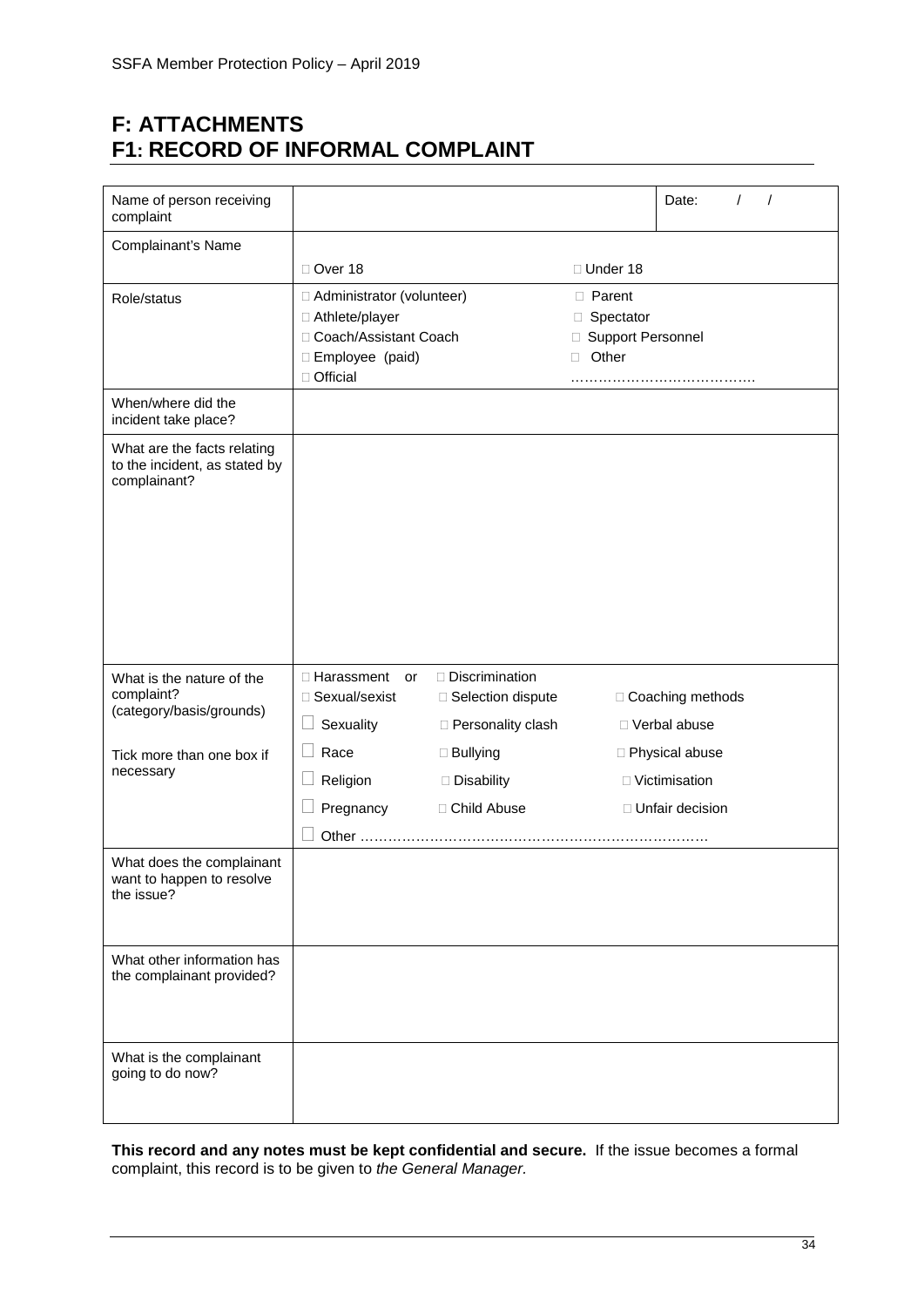# **F2: RECORD OF FORMAL COMPLAINT**

| Complainant's Name                                      |                                                                                                               |                                                                                 |                                         | Date Formal Complaint                                                      |
|---------------------------------------------------------|---------------------------------------------------------------------------------------------------------------|---------------------------------------------------------------------------------|-----------------------------------------|----------------------------------------------------------------------------|
|                                                         | □ Over 18                                                                                                     | □ Under 18                                                                      |                                         | Received:<br>$\prime$                                                      |
| Complainant's contact<br>details                        | Phone:<br>Email:                                                                                              |                                                                                 |                                         |                                                                            |
| Complainant's<br>role/position                          | □ Administrator (volunteer)<br>□ Athlete/player<br>□ Coach/Assistant Coach<br>□ Employee (paid)<br>□ Official |                                                                                 | □ Parent<br>□ Spectator<br>Other        | □ Support Personnel                                                        |
| Name of person<br>complained about<br>(respondent)      | Over 18                                                                                                       |                                                                                 | □ Under 18                              |                                                                            |
| Respondent's<br>role/position                           | □ Administrator (volunteer)<br>□ Athlete/player<br>□ Coach/Assistant Coach<br>□ Employee (paid)<br>□ Official |                                                                                 | <b>D</b> Parent<br>□ Spectator<br>Other | □ Support Personnel                                                        |
| Location/event of alleged<br>incident                   |                                                                                                               |                                                                                 |                                         |                                                                            |
| Description of alleged<br>incident                      |                                                                                                               |                                                                                 |                                         |                                                                            |
| Nature of complaint<br>(category/basis/grounds)         | □ Harassment<br>or<br>Sexual/sexist                                                                           | □ Discrimination<br>$\Box$ Selection dispute                                    |                                         | $\Box$ Coaching methods                                                    |
| Tick more than one box<br>if necessary                  | Sexuality<br>Race<br>Religion<br>Pregnancy                                                                    | □ Personality clash<br>$\Box$ Bullying<br>$\square$ Disability<br>□ Child Abuse |                                         | □ Verbal abuse<br>□ Physical abuse<br>□ Victimisation<br>□ Unfair decision |
| Methods (if any) of<br>attempted informal<br>resolution |                                                                                                               |                                                                                 |                                         |                                                                            |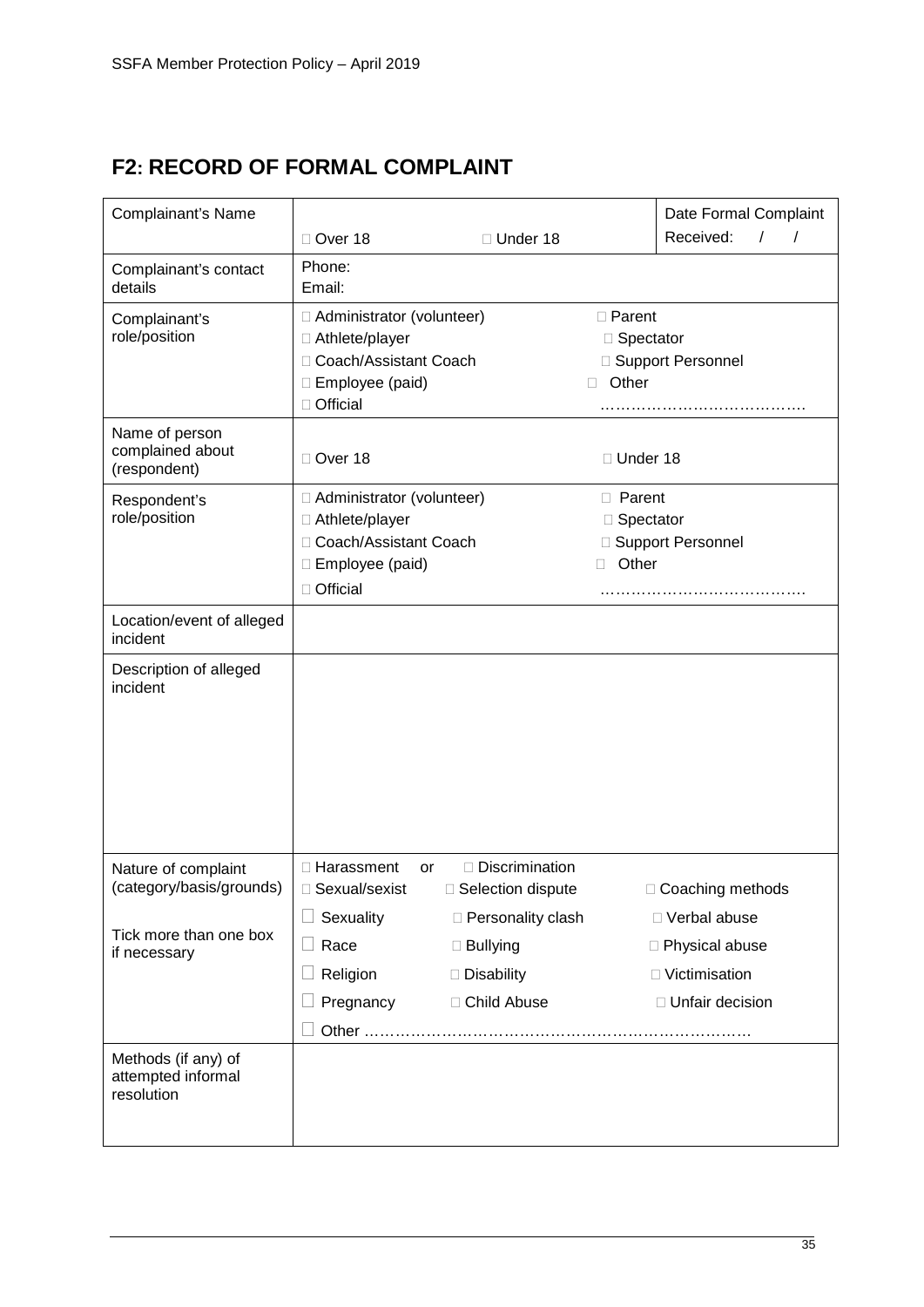| Formal resolution<br>procedures followed<br>(outline) |                                                           |
|-------------------------------------------------------|-----------------------------------------------------------|
| If investigated:                                      | Finding                                                   |
| If heard by Tribunal:                                 | Decision                                                  |
|                                                       | Action recommended                                        |
| If mediated:                                          | Date of mediation:                                        |
|                                                       | Both/all parties present                                  |
|                                                       | Agreement                                                 |
|                                                       | Any other action taken                                    |
| If decision was appealed                              | Decision                                                  |
|                                                       | Action recommended                                        |
| Resolution                                            | $\Box$ Less than 3 months to resolve                      |
|                                                       | Between $3 - 8$ months to resolve<br>H                    |
|                                                       | More than 8 months to resolve                             |
| Completed by                                          | Name:<br>Position:<br>Date<br>Signature:<br>$\frac{1}{2}$ |
|                                                       |                                                           |
| Signed by:                                            | Complainant:                                              |
|                                                       | Respondent:                                               |

**This record and any notes must be kept confidential and secure.** If the complaint is of a serious nature, or if it is taken to and/or dealt with at the state/national level, the original record must be provided to *SSFA* and a copy kept with the organisation where the complaint was first made.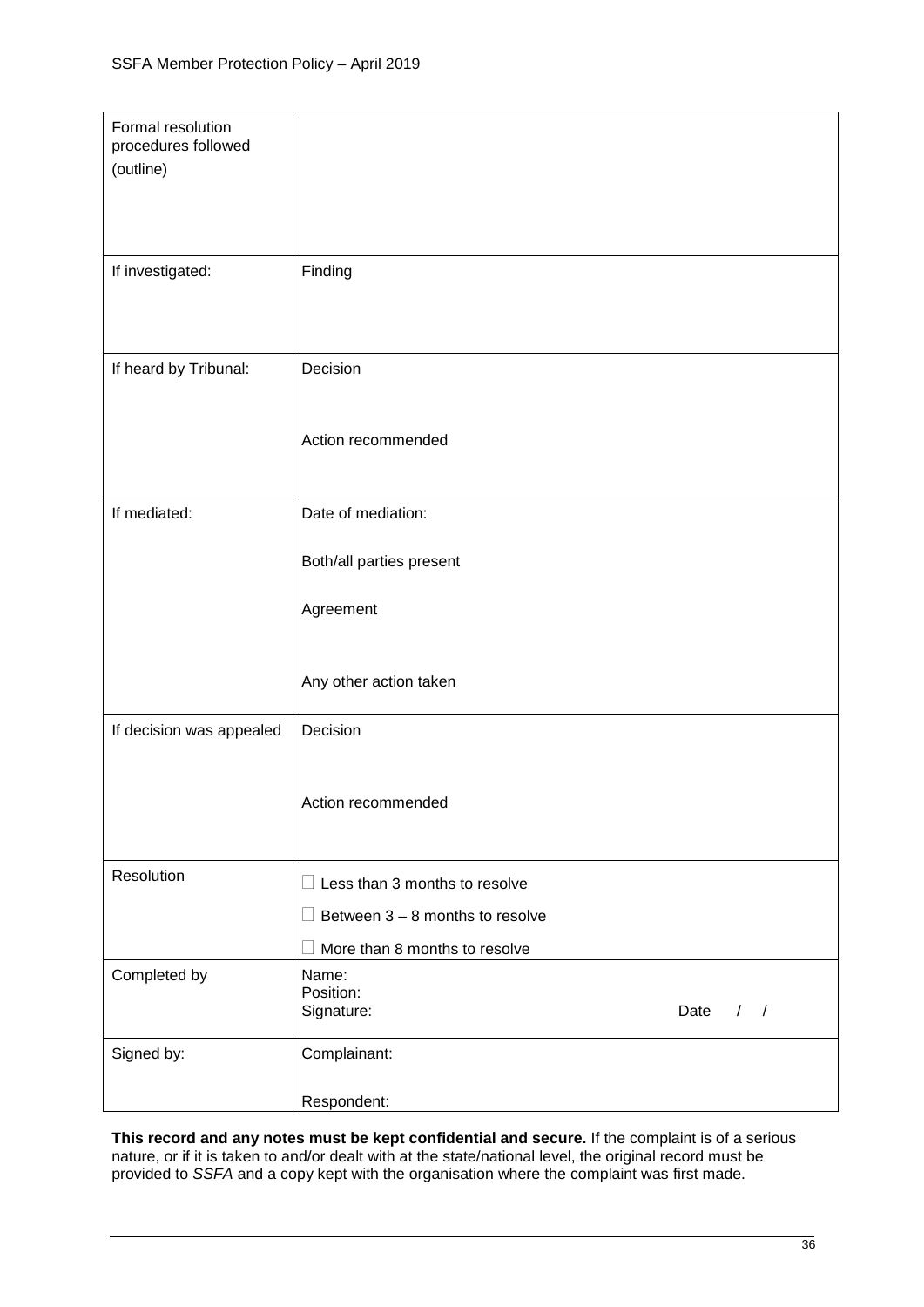## **Attachment F3: CONFIDENTIAL RECORD OF CHILD ABUSE ALLEGATION**

Before completing, ensure the procedures outlined in attachment E3 have been followed and advice has been sought from the relevant government agency and/or police.

| Complainant's Name (if<br>other than the child)                                                                         |                                                                                                     | Date Formal Complaint<br>Received:                       |
|-------------------------------------------------------------------------------------------------------------------------|-----------------------------------------------------------------------------------------------------|----------------------------------------------------------|
| Role/status in sport                                                                                                    |                                                                                                     |                                                          |
| Child's name                                                                                                            |                                                                                                     | Age:                                                     |
| Child's address                                                                                                         |                                                                                                     |                                                          |
| Person's reason for<br>suspecting abuse<br>(e.g. observation, injury,<br>disclosure)                                    |                                                                                                     |                                                          |
| Name of person<br>complained about                                                                                      |                                                                                                     |                                                          |
| Role/status in sport                                                                                                    | Administrator (volunteer)<br>Athlete/player<br>Coach/Assistant Coach<br>Employee (paid)<br>Official | Parent<br>Spectator<br><b>Support Personnel</b><br>Other |
| Witnesses<br>(if more than 3<br>witnesses, attach details<br>to this form)                                              | Name (1):<br>Contact details:<br>Name (2):<br>Contact details:<br>Name (3):<br>Contact details:     |                                                          |
| Interim action (if any)<br>taken (to ensure child's<br>safety and/or to support<br>needs of person<br>complained about) |                                                                                                     |                                                          |
| Police contacted                                                                                                        | Who:<br>When:<br>Advice provided:                                                                   |                                                          |